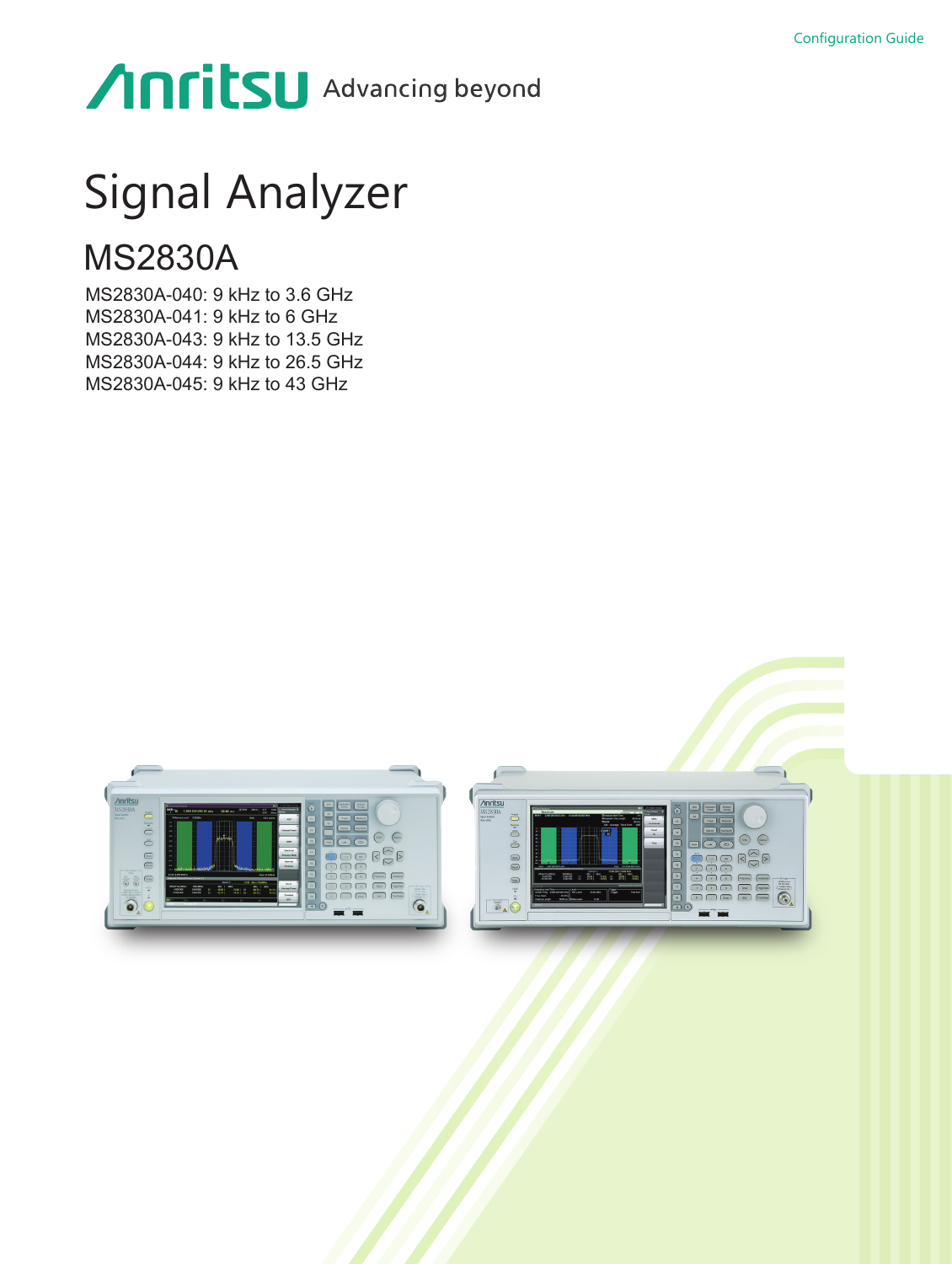This explains how to order the new MS2830A and MS2830A retrofit options and measurement software. Follow the steps below to select the MS2830A configuration. Functions marked "standard" are built-in. Options and measurement software can be added as necessary.

#### **Steps for New Purchase**

#### **Step 1. Select maximum frequency range (Required option; Frequency range not upgradeable.)**

| Outline                            | Option No.  | Additional information |
|------------------------------------|-------------|------------------------|
| Frequency range: 9 kHz to 3.6 GHz  | MS2830A-040 | Spectrum Analyzer      |
| Frequency range: 9 kHz to 6 GHz    | MS2830A-041 | Spectrum Analyzer      |
| Frequency range: 9 kHz to 13.5 GHz | MS2830A-043 | Spectrum Analyzer      |
| Frequency range: 9 kHz to 26.5 GHz | MS2830A-044 | Spectrum Analyzer      |
| Frequency range: 9 kHz to 43 GHz   | MS2830A-045 | Spectrum Analyzer      |

#### **Step 2. Choose frequency reference**

| Outline                             | Option No.  | Additional information                                                      |
|-------------------------------------|-------------|-----------------------------------------------------------------------------|
| Frequency reference                 | Standard    | Aging rate: $\pm 1 \times 10^{-6}$ /year, $\pm 1 \times 10^{-7}$ /day       |
| Rubidium Reference Oscillator       | MS2830A-001 | Aging rate: $\pm 1 \times 10^{-10}$ /month                                  |
|                                     |             | Start-up characteristics: $\pm 1 \times 10^{-9}$ (7 minutes after power-on) |
| High Stability Reference Oscillator | MS2830A-002 | Aging rate: $\pm 1 \times 10^{-7}$ /year, $\pm 1 \times 10^{-8}$ /day       |
|                                     |             | Start-up characteristics: $\pm 5 \times 10^{-8}$ (5 minutes after power-on) |
|                                     |             | *: Dedicated option for MS2830A-040/041/043                                 |

#### **Step 3. Choose analysis bandwidth**

| Outline                                   | Option No.  | <b>Additional information</b>                                                                                                  |
|-------------------------------------------|-------------|--------------------------------------------------------------------------------------------------------------------------------|
| Analysis Bandwidth N/A                    | Standard    | Spectrum Analyzer                                                                                                              |
| Analysis Bandwidth 10 MHz                 | MS2830A-006 | 10 MHz analysis bandwidth supports VSA and digitize functions.                                                                 |
|                                           |             | Supports measurement software for communications with bandwidth of ≤10 MHz.                                                    |
| Analysis Bandwidth Extension to 31.25 MHz | MS2830A-005 | Extends analysis bandwidth from 10 MHz to 31.25 MHz.                                                                           |
|                                           |             | Supports measurement software for wideband communications, such as LTE.                                                        |
|                                           |             | *: Requires MS2830A-006. Not supported by MS2830A-045                                                                          |
| Bandwidth Extension to 31.25 MHz for      | MS2830A-009 | This option extends the MS2830A-045 (43 GHz Signal Analyzer) maximum analysis bandwidth to                                     |
| Millimeter-wave                           |             | 31.25 MHz.                                                                                                                     |
|                                           |             | *: Requires MS2830A-006.                                                                                                       |
|                                           |             | Dedicated option for MS2830A-045 (43 GHz Signal Analyzer).                                                                     |
| Analysis Bandwidth Extension to 62.5 MHz  | MS2830A-077 | Extends analysis bandwidth from 10 MHz to 62.5 MHz.                                                                            |
|                                           |             | *: Retrofit not supported.                                                                                                     |
|                                           |             | Requires MS2830A-006 and MS2830A-005 (for MS2830A-040/041/043/044).<br>Requires MS2830A-006 and MS2830A-009 (for MS2830A-045). |
|                                           |             | An image response is received when setting the bandwidth to more than 31.25 MHz.                                               |
|                                           |             | This can be used when not inputting a signal frequency outside the MS2830A analysis bandwidth                                  |
|                                           |             | (62.5 MHz max.).                                                                                                               |
|                                           |             | The Signal Analyzer MS2690A is recommended for other measurement purposes.                                                     |
| Analysis Bandwidth Extension to 125 MHz   | MS2830A-078 | Extends analysis bandwidth from 10 MHz to 125 MHz.                                                                             |
|                                           |             | *: Retrofit not supported.                                                                                                     |
|                                           |             | Requires MS2830A-006, MS2830A-005 and MS2830A-077 (for MS2830A-040/041/043/044).                                               |
|                                           |             | Requires MS2830A-006, MS2830A-009 and MS2830A-077 (for MS2830A-045).                                                           |
|                                           |             | An image response is received when setting the bandwidth to more than 31.25 MHz.                                               |
|                                           |             | This can be used when not inputting a signal frequency outside the MS2830A analysis bandwidth                                  |
|                                           |             | (125 MHz max.).                                                                                                                |
|                                           |             | The Signal Analyzer MS2690A is recommended for other measurement purposes.                                                     |

#### **Step 4. Add preamplifier (option)**

| <b>Outline</b>                 | Option No.  | Additional information                                                                          |
|--------------------------------|-------------|-------------------------------------------------------------------------------------------------|
| Preamplifier: 100 kHz to 6 GHz | MS2830A-008 | Improves level sensitivity from 100 kHz to 6 GHz. Supports all frequency options.               |
|                                |             | 3.6 GHz upper frequency limit with MS2830A-040.                                                 |
|                                |             | *: Cannot be installed simultaneously with MS2830A-068.                                         |
| Microwave Preamplifier         | MS2830A-068 | Improves level sensitivity. This option is used to measure low-level signals, such as noise and |
|                                |             | interference signals.                                                                           |
|                                |             | Frequency Range: 100 kHz to 26.5 GHz (with MS2830A-044)                                         |
|                                |             | 100 kHz to 43 GHz (with MS2830A-045)                                                            |
|                                |             | *: Dedicated option for MS2830A-044/045. Cannot be installed simultaneously with MS2830A-008.   |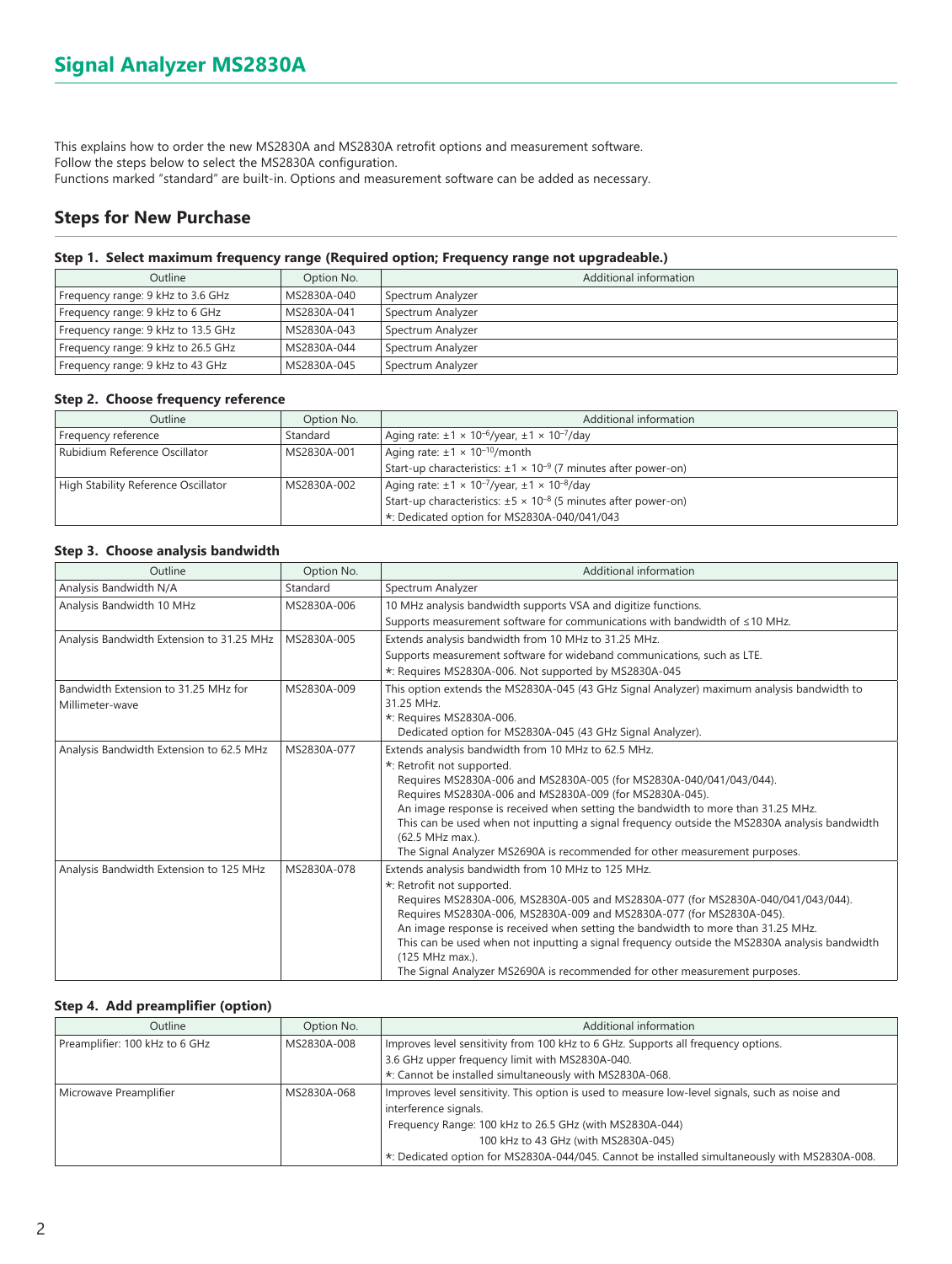#### **Step 5. Add microwave preselector bypass (option)**

| Outline                      | Option No.  | Additional information                                                                                                                                                                                                                                                                                                                                                                                 |
|------------------------------|-------------|--------------------------------------------------------------------------------------------------------------------------------------------------------------------------------------------------------------------------------------------------------------------------------------------------------------------------------------------------------------------------------------------------------|
| Microwave Preselector Bypass | MS2830A-067 | Bypassing the preselector used for the microwave band improves RF frequency characteristics and<br>in-band frequency characteristics. Supports signal analyzer measurement functions up to main-frame<br>upper limit frequency.<br>*: Dedicated option for MS2830A-044/045.<br>Add MS2830A-067 when using the signal analyzer measurement functions at bandwidth:<br>>31.25 MHz and frequency: >6 GHz. |

#### **Step 6. Choose phase noise performance**

| Outline                     | Option No.  | Additional information                                                                                                                                                                                                                                                                                                                                                                                                                                            |
|-----------------------------|-------------|-------------------------------------------------------------------------------------------------------------------------------------------------------------------------------------------------------------------------------------------------------------------------------------------------------------------------------------------------------------------------------------------------------------------------------------------------------------------|
| Low Phase Noise Performance | MS2830A-066 | Phase noise performance is increasingly important at carrier offsets of 1 kHz to 100 kHz. Spectrum<br>analyzer phase noise performance affects ACLR/MASK measurements at narrowband communications.<br>(Channel bandwidth: <100 kHz)<br>Add MS2830A-066 when required by the specifications.<br>*: Retrofit not supported. Dedicated option for MS2830A-040/041/043.<br>Cannot be installed simultaneously with MS2830A-043, MS2830A-066 and MS2830A-020/021/088. |

#### **Step 7. Add measurement software (Requires MS2830A-006. Requires MS2830A-005/009/077/078 depending on software.)**

| Outline                                                  | Option No.    | Additional information                                                                                                                                                                                                       |
|----------------------------------------------------------|---------------|------------------------------------------------------------------------------------------------------------------------------------------------------------------------------------------------------------------------------|
| W-CDMA/HSPA Downlink<br>Measurement Software             | MX269011A     | Supports W-CDMA/HSPA/HSPA Evolution compliant BS, and measurement of device RF Tx characteristics.                                                                                                                           |
| W-CDMA/HSPA Uplink<br>Measurement Software               | MX269012A     | Supports W-CDMA/HSPA/HSPA Evolution compliant UE and measurement of device RF Tx characteristics.                                                                                                                            |
| <b>GSM/EDGE Measurement Software</b>                     | MX269013A     | Supports GSM/EDGE (EGPRS) compliant BS, and measurement of UE and device RF Tx characteristics.                                                                                                                              |
| <b>EDGE Evolution Measurement Software</b>               | MX269013A-001 | Supports EDGE Evolution (EGPRS2) compliant BS, and measurement of UE and device RF Tx characteristics.<br>*: Requires MX269013A                                                                                              |
| TD-SCDMA Measurement Software                            | MX269015A     | Supports TD-SCDMA compliant repeaters, BS, and measurement of UE and device RF Tx characteristics.                                                                                                                           |
| Vector Modulation Analysis Software                      | MX269017A     | Supports evaluation of RF Tx characteristics of digital radio equipment and components for wide range<br>of applications ranging from public facilities and private industry to aerospace and satellite.                     |
| Analog Measurement Software                              | MX269018A*    | Supports evaluation of analog signal Tx characteristics, Rx characteristics and Sound check.<br>(Requires MS2830A-018, MS2830A-088, A0086D and speaker, etc.)<br>*: Requires MS2830-066 and A0086D. Not require MS2830A-006. |
| LTE Downlink Measurement Software                        | MX269020A     | Supports evaluation of 3GPP LTE FDD downlink signal Tx characteristics.                                                                                                                                                      |
| LTE-Advanced FDD Downlink<br>Measurement Software        | MX269020A-001 | Supports evaluation of 3GPP LTE-Advanced FDD downlink signal Tx characteristics.<br>*: Requires MX269020A                                                                                                                    |
| LTE Uplink Measurement Software                          | MX269021A     | Supports evaluation of 3GPP LTE FDD uplink signal Tx characteristics.                                                                                                                                                        |
| LTE-Advanced FDD Uplink<br>Measurement Software          | MX269021A-001 | Supports evaluation of 3GPP LTE-Advanced FDD uplink signal Tx characteristics.<br>*: Requires MX269021A                                                                                                                      |
| LTE TDD Downlink Measurement Software                    | MX269022A     | Supports evaluation of 3GPP LTE TDD downlink signal Tx characteristics.                                                                                                                                                      |
| LTE-Advanced TDD Downlink<br><b>Measurement Software</b> | MX269022A-001 | Supports evaluation of 3GPP LTE-Advanced TDD downlink signal Tx characteristics.<br>*: Requires MX269022A                                                                                                                    |
| LTE TDD Uplink Measurement Software                      | MX269023A     | Supports evaluation of 3GPP LTE TDD uplink signal Tx characteristics.                                                                                                                                                        |
| LTE-Advanced TDD Uplink<br><b>Measurement Software</b>   | MX269023A-001 | Supports evaluation of 3GPP LTE-Advanced TDD uplink signal Tx characteristics.<br>*: Requires MX269023A                                                                                                                      |
| CDMA2000 Forward Link<br><b>Measurement Software</b>     | MX269024A     | Supports evaluation of CDMA2000 (RC1 to 5) forward link Tx characteristics.                                                                                                                                                  |
| All Measure Function                                     | MX269024A-001 | The CDMA2000 Forward Link Tx test items, such as modulation accuracy, power, spectrum, etc., are<br>batch-measured at high speed.<br>*: Requires MX269024A                                                                   |
| EV-DO Forward Link Measurement Software                  | MX269026A     | Supports evaluation of EV-DO (Rev. 0, Rev. A) forward link Tx characteristics.                                                                                                                                               |
| All Measure Function                                     | MX269026A-001 | The EV-DO Forward Link Tx test items, such as modulation accuracy, power, spectrum, etc., are<br>batch-measured at high speed.<br>*: Requires MX269026A                                                                      |
| WLAN (802.11) Measurement Software                       | MX269028A     | Supports IEEE802.11n/a/b/g/p/j modulation analysis and flatness measurements.                                                                                                                                                |
| 802.11ac (80 MHz) Measurement Software                   | MX269028A-001 | Supports IEEE802.11ac modulation analysis and flatness measurements.<br>*: Requires MX269028A                                                                                                                                |
| <b>W-CDMA BS Measurement Software</b>                    | MX269030A     | Supports evaluation of W-CDMA/HSPA downlink signal Tx characteristics (Numerical value result)<br>For manufacturing needing time shortening.                                                                                 |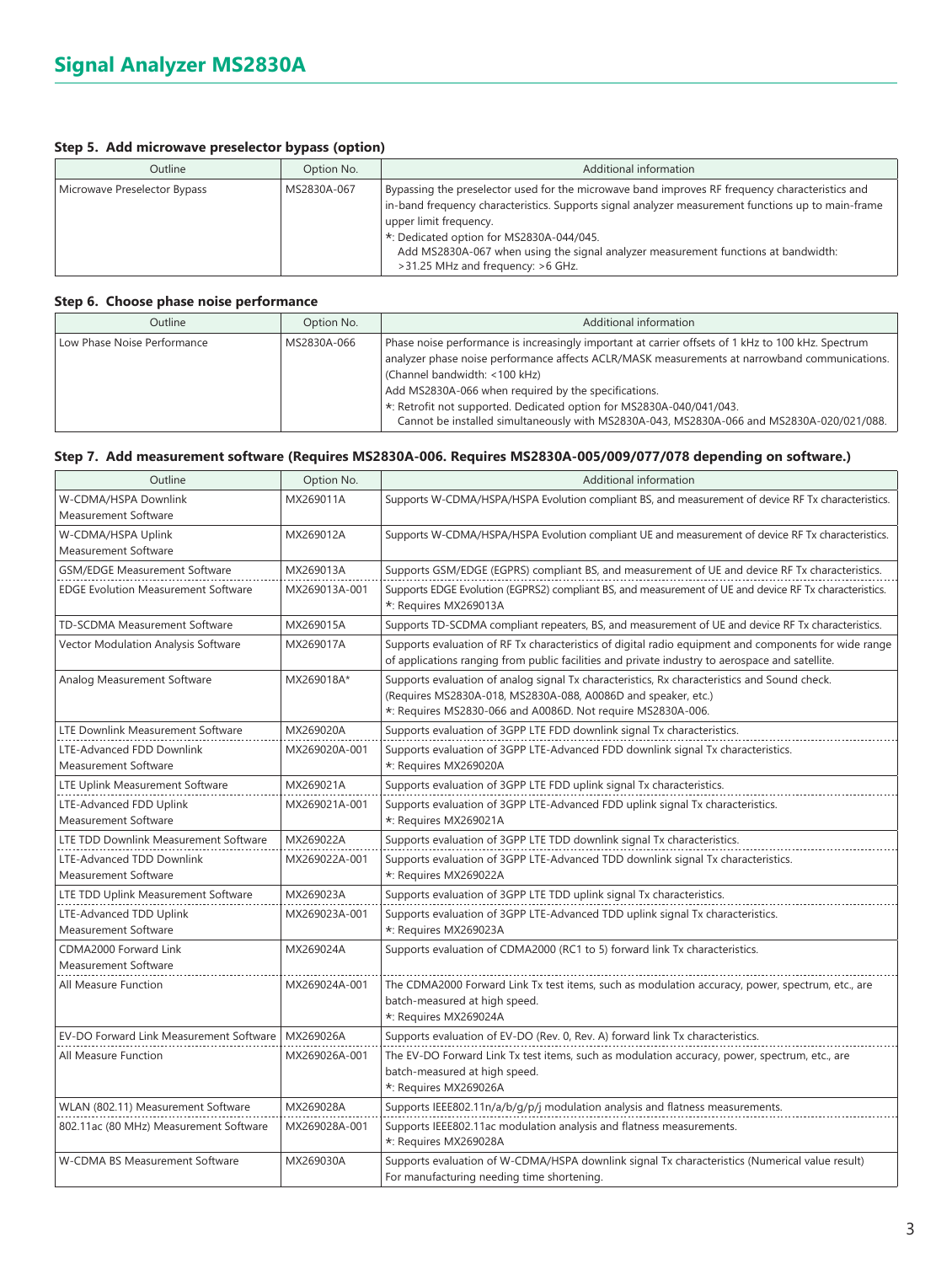#### **Required Options (Analysis Bandwidth)**

| Name                                           | Model/Order No. | Analysis Bandwidth Extension Option<br>$(\checkmark)$ : Required, $\checkmark$ +: Function expansion,<br>Space (no symbol): No specification) |                 |                 |                 |
|------------------------------------------------|-----------------|-----------------------------------------------------------------------------------------------------------------------------------------------|-----------------|-----------------|-----------------|
|                                                |                 | Option 006                                                                                                                                    | Option 005/009  | Option 077      | Option 078      |
| W-CDMA/HSPA Downlink Measurement Software      | MX269011A       | $\checkmark$                                                                                                                                  |                 |                 |                 |
| W-CDMA/HSPA Uplink Measurement Software        | MX269012A       | $\checkmark$                                                                                                                                  |                 |                 |                 |
| <b>GSM/EDGE Measurement Software</b>           | MX269013A       | ✓                                                                                                                                             |                 |                 |                 |
| <b>EDGE Evolution Measurement Software</b>     | MX269013A-001   |                                                                                                                                               |                 |                 |                 |
| TD-SCDMA Measurement Software                  | MX269015A       | $\checkmark$                                                                                                                                  |                 |                 |                 |
| Vector Modulation Analysis Software            | MX269017A       | ✓                                                                                                                                             | $\checkmark$    | $\checkmark$    | $\checkmark$    |
| Analog Measurement Software                    | MX269018A       |                                                                                                                                               |                 |                 |                 |
| LTE Downlink Measurement Software              | MX269020A       | $\checkmark$                                                                                                                                  | ✓               |                 |                 |
| LTE-Advanced FDD Downlink Measurement Software | MX269020A-001*1 | ✓                                                                                                                                             | $\checkmark$    | $\sqrt{+1}$     | $\sqrt{+1}$     |
| LTE Uplink Measurement Software                | MX269021A       | ✓                                                                                                                                             | $\checkmark$    |                 |                 |
| LTE-Advanced FDD Uplink Measurement Software   | MX269021A-001   | ✓                                                                                                                                             | ✓               | $\checkmark$    | $\checkmark$    |
| LTE TDD Downlink Measurement Software          | MX269022A       | ✓                                                                                                                                             | ✓               |                 |                 |
| LTE-Advanced TDD Downlink Measurement Software | MX269022A-001*1 | $\checkmark$                                                                                                                                  | $\checkmark$ *1 | $\sqrt{+1}$     | $\nu$ +*1       |
| LTE TDD Uplink Measurement Software            | MX269023A       | ✓                                                                                                                                             | ✓               |                 |                 |
| LTE-Advanced TDD Uplink Measurement Software   | MX269023A-001   | ✓                                                                                                                                             | ✓               | $\checkmark$ +  | $\checkmark$ +  |
| CDMA2000 Forward Link Measurement Software     | MX269024A       | $\checkmark$                                                                                                                                  |                 |                 |                 |
| All Measure Function                           | MX269024A-001   | ✓                                                                                                                                             |                 |                 |                 |
| EV-DO Forward Link Measurement Software        | MX269026A       | ✓                                                                                                                                             |                 |                 |                 |
| All Measure Function                           | MX269026A-001   | ✓                                                                                                                                             |                 |                 |                 |
| WLAN (802.11) Measurement Software             | MX269028A       | ✓                                                                                                                                             | ✓               |                 |                 |
| 802.11ac (80 MHz) Measurement Software         | MX269028A-001*2 | ✓                                                                                                                                             | $\checkmark$ *2 | $\checkmark$ +2 | $\checkmark$ *2 |
| W-CDMA BS Measurement Software                 | MX269030A       | ✓                                                                                                                                             |                 |                 |                 |

\*1: The LTE-Advanced Carrier Aggregation measurement range varies as follows, depending on the Analysis Bandwidth Extension option configuration. The Signal Analyzer MS2690A is recommended for many purposes.

| Main frame                | Analysis Bandwidth Extension<br><b>Option Configuration</b> | Maximum Analysis Bandwidth<br>(In-band carrier aggregation range) | Maximum Number of Bands | Maximum Number of<br><b>Component Carriers</b> |
|---------------------------|-------------------------------------------------------------|-------------------------------------------------------------------|-------------------------|------------------------------------------------|
|                           | MS2830A-078 installed                                       | 125 MHz                                                           |                         |                                                |
| <b>MS2830A</b>            | MS2830A-077 installed                                       | 31.25 MHz                                                         |                         |                                                |
| MS2830A-005/009 installed |                                                             | 31.25 MHz                                                         |                         |                                                |
|                           | MS2690A-078 installed                                       | 125 MHz                                                           |                         |                                                |
| <b>MS2690A</b>            | MS2690A-077 installed                                       | 31.25 MHz                                                         |                         |                                                |
|                           | Standard                                                    | 31.25 MHz                                                         |                         |                                                |

\*2: The IEEE802.11ac measurement range varies as follows, depending on the Analysis Bandwidth Extension option configuration. The Signal Analyzer MS2690A is recommended for many purposes.

| Model                                                 |                                     |                                                      | Bandwidth of IEEE802.11ac signal |        |         |         |                 |
|-------------------------------------------------------|-------------------------------------|------------------------------------------------------|----------------------------------|--------|---------|---------|-----------------|
| Main frame                                            | Measurement software                | Analysis Bandwidth Extension Option<br>Configuration | 20 MHz                           | 40 MHz | 80 MHz  | 160 MHz | 80 MHz + 80 MHz |
|                                                       | MX269028A-001<br>(Only for MS2830A) | MS2830A-078 installed                                |                                  |        | $x+2-2$ |         |                 |
| <b>MS2830A</b>                                        |                                     | MS2830A-077 installed                                |                                  |        |         |         |                 |
|                                                       | MS2830A-005/009 installed           |                                                      |                                  |        |         |         |                 |
|                                                       |                                     | MS2690A-078 installed                                |                                  |        |         |         | $x^{*2-1}$      |
| MX269028A-002<br><b>MS2690A</b><br>(Only for MS2690A) | MS2690A-077 installed               |                                                      |                                  |        |         |         |                 |
|                                                       | Standard                            |                                                      |                                  |        |         |         |                 |

\*2-1: Measurement required for each carrier signal (80-MHz bandwidth)

\*2-2: Measurement is only possible when the carrier signal (80-MHz bandwidth) is input due to the effect of the image response.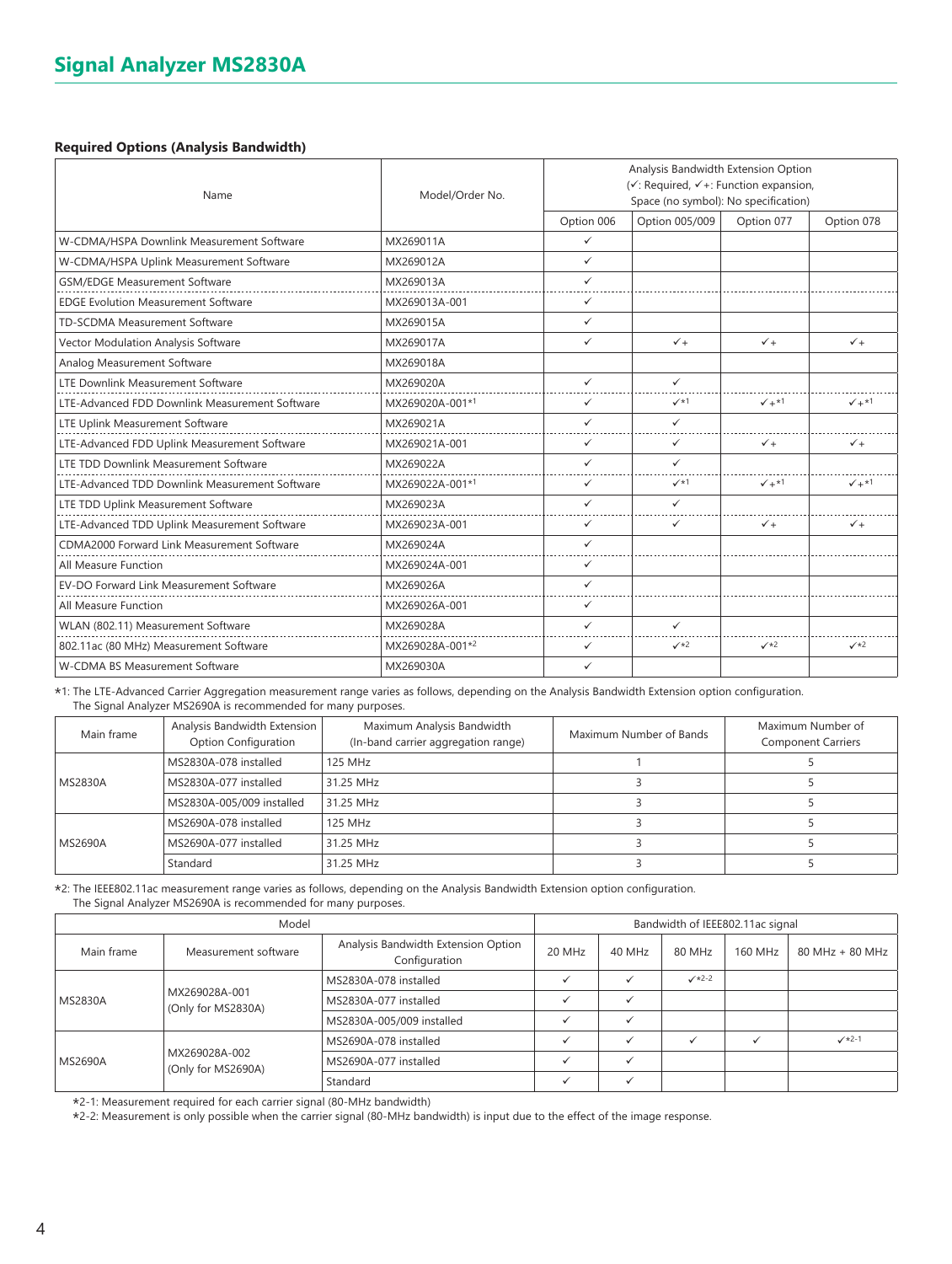#### **Step 8. Add other signal analyzer options**

| Outline                                    | Option No.  | Additional information                                                                                                                                                                                                                                                                                                                                                   |
|--------------------------------------------|-------------|--------------------------------------------------------------------------------------------------------------------------------------------------------------------------------------------------------------------------------------------------------------------------------------------------------------------------------------------------------------------------|
| <b>Phase Noise Measurement</b>             | MS2830A-010 | Adds frequency offset range 10 Hz to 10 MHz phase noise measurement.                                                                                                                                                                                                                                                                                                     |
| Secondary HDD                              | MS2830A-011 | This removable 2ndary HDD is installed in the HDD Option Slot of the MS2830A main frame to expand<br>the user data storage space. It does not have the Windows OS installed.<br>The MS2830A ships with it installed. Only one expansion HDD can be installed in the MS2830A.                                                                                             |
| 2ndary HDD Retrofit                        | MS2830A-311 | This removable 2ndary HDD is installed in the HDD Option Slot of the MS2830A main frame to expand<br>the user data storage space. It does not have the Windows OS installed.<br>The MS2830A does not ship with it installed.                                                                                                                                             |
| Precompliance EMI Function                 | MS2830A-016 | This option adds an EMI measurement detection mode and RBW to the spectrum analyzer function.<br>Both the detection mode used for CISPR standards (Quasi-Peak, CISPR-AVG, RMS-AVG) and RBW (200 Hz<br>(6 dB), 9 kHz (6 dB), 120 kHz (6 dB), 1 MHz (lmp)) as well as conventional settings can be selected.                                                               |
| Noise Figure Measurement Function          | MS2830A-017 | Adds Noise Figure Measurement function.<br>Noise Figure is measured with the measurement method of Y-factor method which uses a Noise Source*.<br>*: Noisecom, NC346 series                                                                                                                                                                                              |
| <b>BER Measurement Function</b>            | MS2830A-026 | Adds BER Measurement Function for input bit rates of 100 bps to 10 Mbps.<br>It supports Rx sensitivity tests by inputting the receiver-demodulated Data/Clock/Enable to the back of<br>the MS2830A.<br>*: The Aux Conversion Adapter J1556A is a standard accessory supplied with MS2830A-026.                                                                           |
| Internal Signal Generator Control Function | MS2830A-052 | This option measures the DUT transmission characteristics using linked operation between the Spectrum<br>Analyzer functions and the installed signal generator. For the performance, refer to specifications for the<br>Spectrum Analyzer function and the installed vector signal generator or analog signal generator.<br>*: Requires any of MS2830A-020, 021, or 088. |

#### **Step 9. Add built-in vector signal generator**

| Outline                         | Option No.  | Additional information                                                                                                  |
|---------------------------------|-------------|-------------------------------------------------------------------------------------------------------------------------|
| 3.6 GHz Vector Signal Generator | MS2830A-020 | Covers 250 kHz to 3.6 GHz frequency range and adds waveform generator with 120 MHz wide vector<br>modulation bandwidth. |
| 6 GHz Vector Signal Generator   | MS2830A-021 | Covers 250 kHz to 6 GHz frequency range and adds waveform generator with 120 MHz wide vector<br>modulation bandwidth.   |

#### **Step 9-1. Add options for vector signal generator (Requires MS2830A-020 or MS2830A-021)**

| Outline                            | Option No.  | Additional information                                                                       |
|------------------------------------|-------------|----------------------------------------------------------------------------------------------|
| Vector Signal Generator Low-power  | MS2830A-022 | Expands lower limit of output level from -40 to -136 dBm.                                    |
| Extension                          |             | (Note: 5-dB drop in upper output level.)                                                     |
| Vector Signal Generator ARB Memory | MS2830A-027 | Expands ARB memory capacity from 64 to 256 Msamples.                                         |
| Extension 256 Msample              |             |                                                                                              |
| AWGN                               | MS2830A-028 | Adds AWGN generator function.                                                                |
| Analog Function Extension for      | MS2830A-029 | Adds analog signal generation function using MX269018A Analog Measurement Software to Vector |
| Vector Signal Generator            |             | Signal Generator option (MS2830A-020/021). Can calibrate lower limit frequency up to 100 kHz |
|                                    |             | (MS2830A-020/021 lower limit frequency is 250 kHz).                                          |
|                                    |             | *: Please contact our sales representative when requesting retrofitting.                     |
|                                    |             | Requires MX269018A, MS2830A-020 or 021, MS2830A-022 and A0086D                               |

#### **Step 9-2. Add vector waveform generation tool (IQproducer) license (Requires MS2830A-020 or MS2830A-021)**

| Outline                  | Option No.    | Additional information                                                                                                                                           |
|--------------------------|---------------|------------------------------------------------------------------------------------------------------------------------------------------------------------------|
| HSDPA/HSUPA IQproducer   | MX269901A     | Outputs waveform pattern created by setting HSDPA/HSUPA Uplink/Downlink parameter with HSDPA/<br>HSUPA IQproducer from vector signal generator option.           |
| <b>TDMA IQproducer</b>   | MX269902A     | Outputs waveform pattern created by setting TDMA parameter with TDMA IQproducer from vector<br>signal generator option.                                          |
| Multi-carrier IQproducer | MX269904A     | Outputs multi-carrier waveform pattern of tone signal and various communication method modulated<br>signals from vector signal generator option.                 |
| LTE IQproducer           | MX269908A     | Outputs waveform pattern created by setting LTE FDD parameter with LTE IQproducer from vector<br>signal generator option.                                        |
| LTE-Advanced FDD Option  | MX269908A-001 | Outputs waveform pattern created by setting LTE-Advanced FDD parameter with LTE IQproducer from<br>vector signal generator option.<br>*: Requires MX269908A.     |
| LTE TDD IQproducer       | MX269910A     | Outputs waveform pattern created by setting LTE TDD parameter with LTE TDD IQproducer from<br>vector signal generator option.                                    |
| LTE-Advanced TDD Option  | MX269910A-001 | Outputs waveform pattern created by setting LTE-Advanced TDD parameter with LTE TDD IQproducer<br>from vector signal generator option.<br>*: Requires MX269910A. |
| <b>WLAN IQproducer</b>   | MX269911A     | Outputs waveform pattern created by setting IEEE802.11n/a/b/g/p/j parameter with WLAN IQproducer<br>from vector signal generator option.                         |
| 802.11ac (80 MHz) Option | MX269911A-001 | Outputs waveform pattern created by setting IEEE802.11ac parameter with WLAN IQproducer from<br>vector signal generator option.<br>*: Requires MX269911A.        |
| TD-SCDMA IQproducer      | MX269912A     | Outputs waveform pattern created by setting TD-SCDMA parameter with TD-SCDMA IQproducer from<br>vector signal generator option.                                  |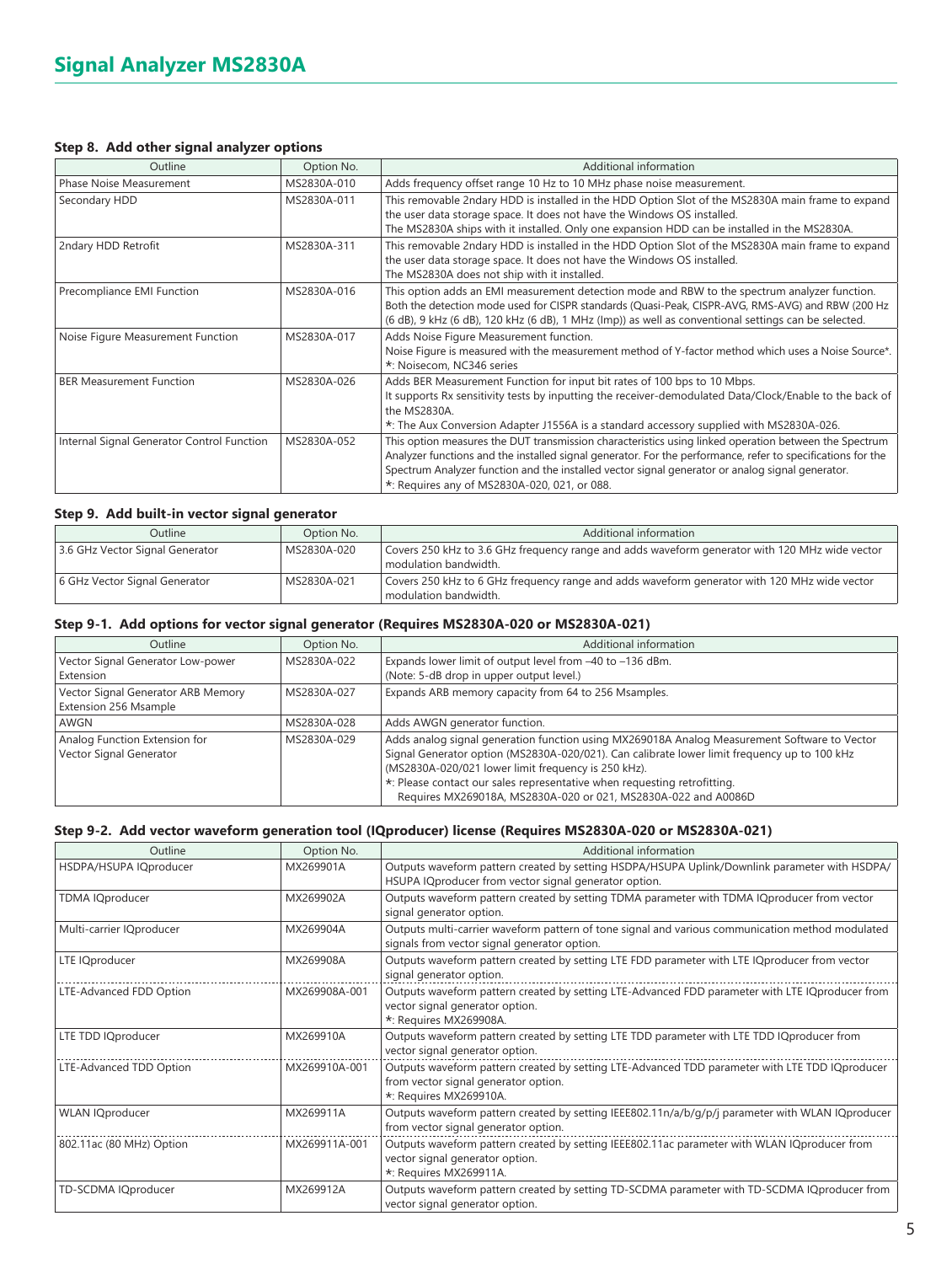#### **Step 10. Add built-in analog signal generator (Require MX269018A)**

| Outline                         | Option No.  | Additional information                                                                                                                                                                                                                                                                                                                                                                                                      |
|---------------------------------|-------------|-----------------------------------------------------------------------------------------------------------------------------------------------------------------------------------------------------------------------------------------------------------------------------------------------------------------------------------------------------------------------------------------------------------------------------|
| 3.6 GHz Analog Signal Generator | MS2830A-088 | Outputs analog signals by combining with MX269018A Analog Measurement Software and includes<br>low power expansion (equivalent to MS2830A-022).<br>Can calibrate lower limit frequency up to 100 kHz (MS2830A-020 lower limit frequency is 250 kHz).<br>*: Requires MX269018A and A0086D. Cannot be installed simultaneously with MS2830A-022.<br>Vector modulation signal output not supported (added VSG by MS2830A-189). |

#### **Step 10-1. Add options for analog signal generator (Require MS2830A-088)**

| Outline                                                           | Option No.  | Additional information                                                                                                                                                                                                                                                                     |
|-------------------------------------------------------------------|-------------|--------------------------------------------------------------------------------------------------------------------------------------------------------------------------------------------------------------------------------------------------------------------------------------------|
| Vector Function Extension for<br>Analog Signal Generator Retrofit | MS2830A-189 | Installs license required for vector signal generation in existing Analog Signal Generator<br>(MS2830A-088/188).<br>Use following options when ordering new Analog Signal Generator + Vector Signal Generator:<br>MS2830A-020 or 021 + MS2830A-022 + MS2830A-029 + MX269018A + MS2830A-066 |

#### **Step 11. Add built-in audio analyzer (Require MX269018A)**

| Outline        | Option No.  | Additional information                                                                         |
|----------------|-------------|------------------------------------------------------------------------------------------------|
| Audio Analyzer | MS2830A-018 | Combination with the MX269018A Analog Measurement software supports audio I/O.                 |
|                |             | Combination with the built-in Analog Signal Generator supports measurement of analog radio TRx |
|                |             | characteristics.                                                                               |
|                |             | $\star$ : Requires MX269018A and A0086D.                                                       |

#### **Step 12. Add accessories**

| Outline                                                                       | Option No. | Additional information                                                                                                                                                                                                                                                                                                                                                  |
|-------------------------------------------------------------------------------|------------|-------------------------------------------------------------------------------------------------------------------------------------------------------------------------------------------------------------------------------------------------------------------------------------------------------------------------------------------------------------------------|
| <b>AUX Conversion Adaptor</b>                                                 | J1556A     | Adapter for converting from AUX to BNC.<br>Used for MARKER output from vector signal generator option, pulse modulation signals, baseband<br>reference clock signals and Clock, Data and Enable signals for BER Measurement Function option.<br>*: The Aux Conversion Adapter J1556A is a standard accessory supplied with the BER Measurement<br>Function MS2830A-026. |
| Inline Peak Power Sensor (350 MHz to<br>4 GHz, with USB A to mini B cable)    | MA24105A   | Supports 350 MHz to 4 GHz and operates on Windows.                                                                                                                                                                                                                                                                                                                      |
| USB Power Sensor (50 MHz to 6 GHz, with<br>USB A to Mini-B Cable)             | MA24106A   | Supports 50 MHz to 6 GHz and operates on Windows.                                                                                                                                                                                                                                                                                                                       |
| Microwave USB Power Sensor (10 MHz to<br>8 GHz, with USB A to Micro-B Cable)  | MA24108A   | Supports 10 MHz to 8 GHz and operates on Windows.                                                                                                                                                                                                                                                                                                                       |
| Microwave USB Power Sensor (10 MHz to<br>18 GHz, with USB A to Micro-B Cable) | MA24118A   | Supports 10 MHz to 18 GHz and operates on Windows.                                                                                                                                                                                                                                                                                                                      |
| Microwave USB Power Sensor (10 MHz to<br>26 GHz, with USB A to Micro-B Cable) | MA24126A   | Supports 10 MHz to 26 GHz and operates on Windows.                                                                                                                                                                                                                                                                                                                      |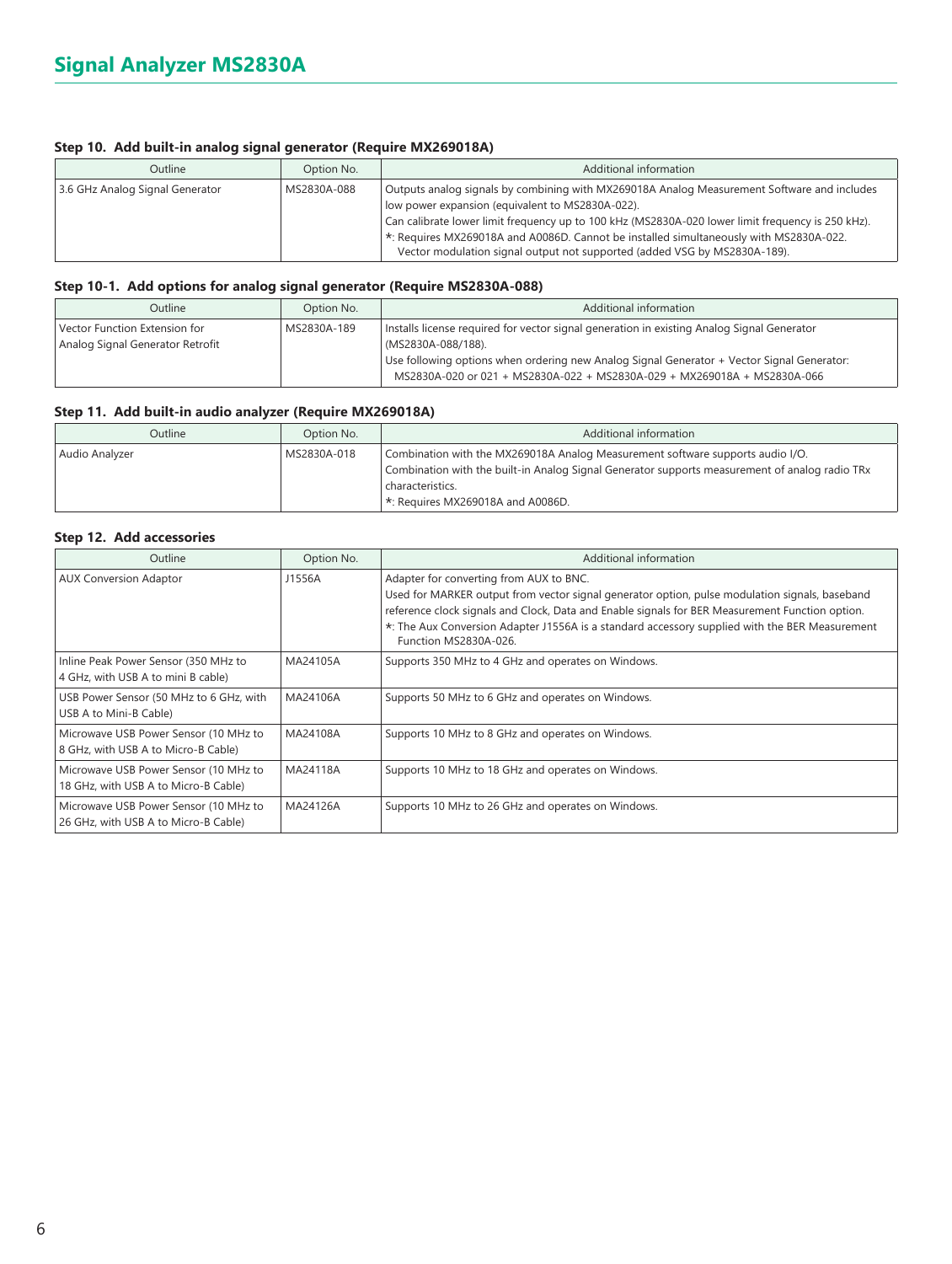#### **Hardware Option Retrofit**

The following hardware options can be retrofitted. Order the Z1345A Installation Kit as well. The MS2830A must be returned to the Anritsu plant for hardware retrofitting.\*1

|                          | Model/Order No.                                                               | Name                                                                                     | Reference Steps |  |  |  |
|--------------------------|-------------------------------------------------------------------------------|------------------------------------------------------------------------------------------|-----------------|--|--|--|
|                          | MS2830A-101                                                                   | Rubidium Reference Oscillator Retrofit                                                   | $\mathcal{P}$   |  |  |  |
|                          | MS2830A-102                                                                   | High Stability Reference Oscillator Retrofit                                             |                 |  |  |  |
|                          | MS2830A-105                                                                   | Analysis Bandwidth Extension to 31.25 MHz Retrofit                                       |                 |  |  |  |
|                          | MS2830A-106                                                                   | Analysis Bandwidth 10 MHz Retrofit                                                       |                 |  |  |  |
|                          | MS2830A-108                                                                   | Preamplifier Retrofit                                                                    |                 |  |  |  |
|                          | MS2830A-109                                                                   | Bandwidth Extension to 31.25 MHz for Milimeter-wave Retrofit (Dedicated for MS2830A-045) |                 |  |  |  |
|                          | MS2830A-110                                                                   | <b>Phase Noise Measurement Function Retrofit</b>                                         |                 |  |  |  |
|                          | MS2830A-111                                                                   | 2ndary HDD Retrofit                                                                      |                 |  |  |  |
|                          | MS2830A-116                                                                   | Precompliance EMI Function Retrofit                                                      |                 |  |  |  |
|                          | Noise Figure Measurement Function Retrofit<br>MS2830A-117                     |                                                                                          |                 |  |  |  |
|                          | MS2830A-118                                                                   | Audio Analyzer Retrofit                                                                  | 11              |  |  |  |
| Hardware Options         | <b>BER Measurement Function Retrofit</b><br>MS2830A-126                       |                                                                                          |                 |  |  |  |
|                          | MS2830A-352*1                                                                 | Internal Signal Generator Control Function User-Installable                              | 8               |  |  |  |
|                          | MS2830A-167                                                                   | Microwave Preselector Bypass Retrofit                                                    |                 |  |  |  |
|                          | MS2830A-168                                                                   | Microwave Preamplifier Retrofit                                                          |                 |  |  |  |
|                          | MS2830A-120                                                                   | 3.6 GHz Vector Signal Generator Retrofit                                                 |                 |  |  |  |
|                          | MS2830A-121                                                                   | 6 GHz Vector Signal Generator Retrofit                                                   | q               |  |  |  |
|                          | MS2830A-122                                                                   | Low Power Extension for Vector Signal Generator Retrofit                                 | $9 - 1$         |  |  |  |
|                          | MS2830A-127                                                                   | ARB Memory Upgrade 256 Msa for Vector Signal Generator Retrofit                          | $9 - 1$         |  |  |  |
|                          | MS2830A-128                                                                   | <b>AWGN Retrofit</b>                                                                     | $9 - 1$         |  |  |  |
|                          | MS2830A-188                                                                   | 3.6 GHz Analog Signal Generator Retrofit                                                 | 10              |  |  |  |
|                          | Vector Function Extension for Analog Signal Generator Retrofit<br>MS2830A-189 |                                                                                          |                 |  |  |  |
|                          | MS2830A-182*2                                                                 | CPU/Windows10 Upgrade Retrofit                                                           |                 |  |  |  |
| <b>Application Parts</b> | Z1345A                                                                        | Installation Kit (Required when retrofitting options or installing software)             |                 |  |  |  |

\*1: For MS2830A-352, the license is delivered on an accessory DVD which is used to install the license in the MS2830A.

It is not necessary to return the MS2830A to Anritsu for upgrading.

\*2: MS2830A-182 cannot be installed in MS2830A units with MS2830A-313 Removable HDD (sales discontinued) installed.

The conditions for the following option are different from the above-described options.

| Model/Order No. |                | Name                                 | <b>Reference Steps</b> |
|-----------------|----------------|--------------------------------------|------------------------|
| Hardware Option | 152830A-5<br>. | 2ndary HDD Retrofit<br>$\sim$ $\sim$ |                        |

• There is no need to return the MS2830A to the Anritsu plant when ordering the MS2830A-311.

• It is not necessary to order the Z1345A when ordering MS2830A-311 and the MS2830A at the same time.

• It is necessary to order the Z1345A when ordering MS2830A-311 separately.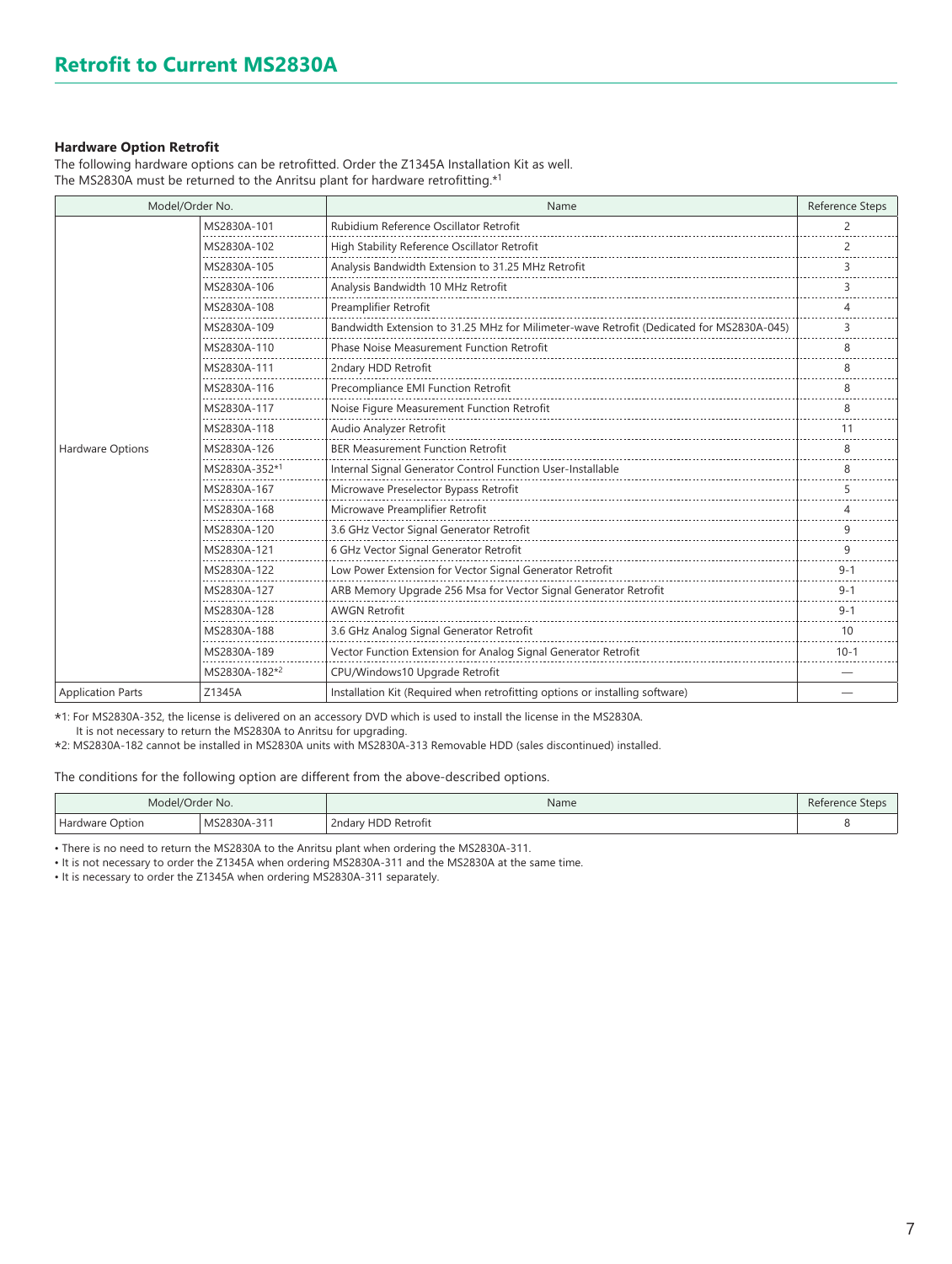#### **Software Option Retrofit**

The following software options can be retrofitted. Order the Z1345A Installation Kit as well. The MS2830A does not require return to the Anritsu plant for software retrofitting.

| Model/Order No.                    |               | Name                                                                         | Reference Steps |  |  |  |  |
|------------------------------------|---------------|------------------------------------------------------------------------------|-----------------|--|--|--|--|
|                                    | MX269011A     | W-CDMA/HSPA Downlink Measurement Software                                    |                 |  |  |  |  |
|                                    | MX269012A     | W-CDMA/HSPA Uplink Measurement Software                                      |                 |  |  |  |  |
|                                    | MX269013A     | <b>GSM/EDGE Measurement Software</b>                                         |                 |  |  |  |  |
|                                    | MX269013A-001 | EDGE Evolution Measurement Software (Requires MX269013A)                     |                 |  |  |  |  |
|                                    | MX269015A     | TD-SCDMA Measurement Software                                                |                 |  |  |  |  |
|                                    | MX269017A     | Vector Modulation Analysis Software                                          |                 |  |  |  |  |
|                                    | MX269018A*1   | Analog Measurement Software                                                  |                 |  |  |  |  |
|                                    | MX269020A     | LTE Downlink Measurement Software                                            |                 |  |  |  |  |
|                                    | MX269020A-001 | LTE-Advanced FDD Downlink Measurement Software (Requires MX269020A)          |                 |  |  |  |  |
|                                    | MX269021A     | LTE Uplink Measurement Software                                              |                 |  |  |  |  |
|                                    | MX269021A-001 | LTE-Advanced FDD Uplink Measurement Software (Requires MX269021A)            |                 |  |  |  |  |
| Measurement software               | MX269022A     | LTE TDD Downlink Measurement Software                                        | $\overline{7}$  |  |  |  |  |
|                                    | MX269022A-001 | LTE-Advanced TDD Downlink Measurement Software (Requires MX269022A)          |                 |  |  |  |  |
|                                    | MX269023A     | LTE TDD Uplink Measurement Software                                          |                 |  |  |  |  |
|                                    | MX269023A-001 | LTE-Advanced TDD Uplink Measurement Software (Requires MX269023A)            |                 |  |  |  |  |
|                                    | MX269024A     | CDMA2000 Forward Link Measurement Software                                   |                 |  |  |  |  |
|                                    | MX269024A-001 | All Measure Function (Requires MX269024A)                                    |                 |  |  |  |  |
|                                    | MX269026A     | EV-DO Forward Link Measurement Software                                      |                 |  |  |  |  |
|                                    | MX269026A-001 | All Measure Function (Requires MX269026A)                                    |                 |  |  |  |  |
|                                    | MX269028A     | WLAN (802.11) Measurement Software                                           |                 |  |  |  |  |
|                                    | MX269028A-001 | 802.11ac (80 MHz) Measurement Software (Requires MX269028A)                  |                 |  |  |  |  |
|                                    | MX269030A     | W-CDMA BS Measurement Software                                               |                 |  |  |  |  |
|                                    | MX269901A     | HSDPA/HSUPA IQproducer                                                       |                 |  |  |  |  |
|                                    | MX269902A     | TDMA IQproducer                                                              |                 |  |  |  |  |
|                                    | MX269904A     | Multi-Carrier IQproducer                                                     |                 |  |  |  |  |
|                                    | MX269908A     | LTE IQproducer                                                               |                 |  |  |  |  |
| Waveform generation tools          | MX269908A-001 | LTE-Advanced FDD Option (Requires MX269908A)                                 |                 |  |  |  |  |
| (IQproducer)/<br>Waveform patterns | MX269910A     | LTE TDD IQproducer                                                           | $9 - 2$         |  |  |  |  |
|                                    | MX269910A-001 | LTE-Advanced TDD Option (Requires MX269910A)                                 |                 |  |  |  |  |
|                                    | MX269911A*2   | <b>WLAN IQproducer</b>                                                       |                 |  |  |  |  |
|                                    | MX269911A-001 | 802.11ac (80 MHz) Option (Requires MX269911A)                                |                 |  |  |  |  |
|                                    | MX269912A     | TD-SCDMA IQproducer                                                          |                 |  |  |  |  |
| Application parts                  | Z1345A        | Installation Kit (Required when retrofitting options or installing software) |                 |  |  |  |  |

\*1: Can be retrofitted to MS2830A with installed MS2830A-062 or MS2830A-066 option but requires separate A0086D.

\*2 : MX283027A-001 includes MX269911A WLAN IQproducer (Cannot order MX283027A-001 and MX269911A at same time).

#### **Software Update**

Software is updated regularly to add new functions, improve performance and fix bugs. Download the latest software from the following URL. Register before use.

#### **Software Download Site URL**

https: //my.anritsu.com/home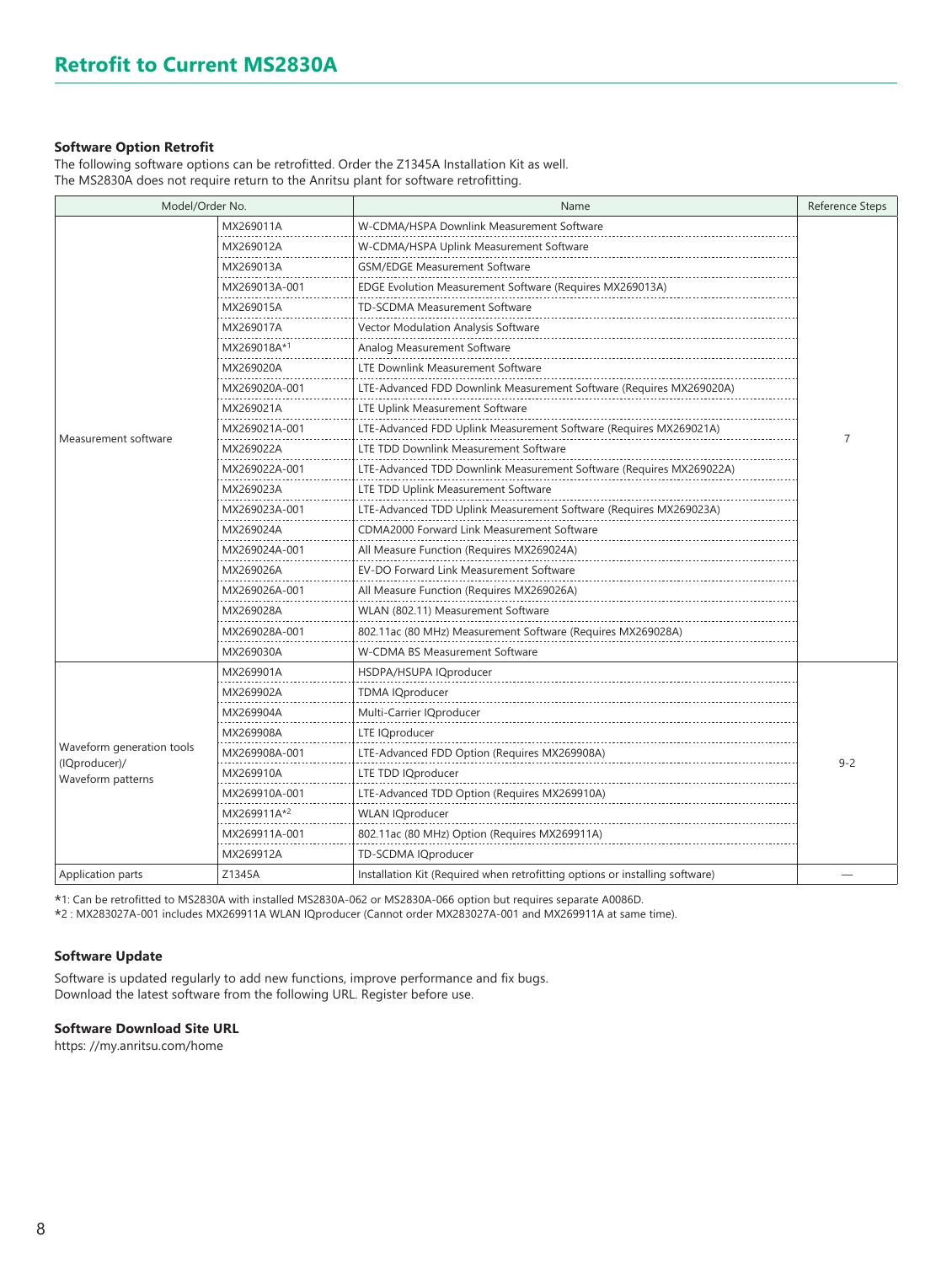#### **Options Configuration**

Refer two table shown below about the hardware / software which each frequency model of MS2830A can implement.

#### **Hardware**

Frequency range (MS2830A-040/041/043/044/045) not upgradable.

|     |                                                                    |          |              |              | Addition to Main frame |              |              |      |           |           |                         |           |                |     |        |     |     |     |     |             |          |           |     |     | Combination with "Option" (Refer to the left line) |             |             |     |              |           |       |                |      |     |
|-----|--------------------------------------------------------------------|----------|--------------|--------------|------------------------|--------------|--------------|------|-----------|-----------|-------------------------|-----------|----------------|-----|--------|-----|-----|-----|-----|-------------|----------|-----------|-----|-----|----------------------------------------------------|-------------|-------------|-----|--------------|-----------|-------|----------------|------|-----|
| Opt | Name                                                               | Retrofit | 040          | 041          | 043                    | 044          | 045          | 001  | 002       | 005       | 006                     | 009       | 077            | 078 | 008    | 010 | 011 | 016 | 017 | 018         | 020      | 021       | 022 | 026 | 052                                                | 027         | 028         | 029 | 066          | 067       | 068   | 088            | 189  | 182 |
|     | 001 Rubidium Reference Oscillator                                  |          | ✓            | ✓            | $\checkmark$           | ✓            | $\checkmark$ |      | $*9$      |           |                         |           |                |     |        |     |     |     |     |             |          |           |     |     |                                                    |             |             |     |              |           |       |                |      |     |
|     | 002 High Stability Reference Oscillator                            |          | $\checkmark$ | $\checkmark$ | $\checkmark$           | <b>No</b>    | <b>No</b>    | $*9$ |           |           |                         | <b>No</b> |                |     |        |     |     |     |     |             |          |           |     |     |                                                    |             |             |     |              | NolNo     |       |                |      |     |
|     | 005 Analysis Bandwidth Extension to 31.25 MHz                      |          | ✓            | ✓            | $\checkmark$           | ✓            | No           |      |           |           | $\overline{R}$          | No        |                |     |        |     |     |     |     |             |          |           |     |     |                                                    |             |             |     |              |           |       |                |      |     |
|     | 006 Analysis Bandwidth 10 MHz                                      |          | $\checkmark$ | $\checkmark$ | $\checkmark$           | ✓            | $\checkmark$ |      |           | $\cup$    |                         | U         | U              | U   |        |     |     |     |     |             |          |           |     |     |                                                    |             |             |     |              |           |       |                |      |     |
|     | 009 Bandwidth Extension to 31.25 MHz for Millimeter-wave           |          | <b>No</b>    | No           | <b>No</b>              | <b>No</b>    | $\checkmark$ |      | No.       | <b>No</b> | $\mathsf{R}$            |           |                |     |        |     |     |     |     | NolNolNolNo |          |           |     |     |                                                    | No No No No |             |     |              |           |       | No No          |      |     |
|     | 077 Analysis Bandwidth Extension to 62.5 MHz                       | No       | $\checkmark$ | $\checkmark$ | $\checkmark$           | $\checkmark$ | $\checkmark$ |      |           | $*5$      | $\overline{R}$          | $*5$      |                |     |        |     |     |     |     |             |          |           |     |     |                                                    |             |             |     |              |           |       |                |      |     |
|     | 078 Analysis Bandwidth Extension to 125 MHz                        | No       | ✓            | ✓            | $\checkmark$           | ✓            | $\checkmark$ |      |           | $*5$      | $\overline{\mathsf{R}}$ | $*5$      | $\overline{R}$ |     |        |     |     |     |     |             |          |           |     |     |                                                    |             |             |     |              |           |       |                |      |     |
|     | 008 Preamplifier                                                   |          | $\checkmark$ | $\checkmark$ | $\checkmark$           | $*1$         | $*1$         |      |           |           |                         |           |                |     |        |     |     |     |     |             |          |           |     |     |                                                    |             |             |     |              |           | $*1$  |                |      |     |
|     | 010 Phase Noise Measurement Function                               |          | ✓            | ✓            | $\checkmark$           | ✓            | $\checkmark$ |      |           |           |                         |           |                |     |        |     |     |     |     |             |          |           |     |     |                                                    |             |             |     |              |           |       |                |      |     |
|     | 011 2ndary HDD                                                     |          | $\checkmark$ | $\checkmark$ | $\checkmark$           | ✓            | $\checkmark$ |      |           |           |                         |           |                |     |        |     |     |     |     |             |          |           |     |     |                                                    |             |             |     |              |           |       |                |      |     |
|     | 016 Precompliance EMI Function                                     |          | ✓            | ✓            | $\checkmark$           | ✓            | $\checkmark$ |      |           |           |                         |           |                |     |        |     |     |     |     |             |          |           |     |     |                                                    |             |             |     |              |           |       |                |      |     |
|     | 017 Noise Figure Measurement Function                              |          | $\checkmark$ | $\checkmark$ | $\checkmark$           | $\checkmark$ | $\checkmark$ |      |           |           |                         |           |                |     | $\cup$ |     |     |     |     |             |          |           |     |     |                                                    |             |             |     |              |           | U     |                |      |     |
|     | 018 Audio Analyzer*4                                               |          | ✓            | ✓            | $\star 7$              | No No        |              |      |           |           |                         | No        |                |     |        |     |     |     |     |             |          |           |     |     |                                                    |             |             |     |              | $R$ No No |       |                |      |     |
|     | 020 3.6 GHz Vector Signal Generator                                |          | $\checkmark$ | $\checkmark$ | $*2$                   | No No        |              |      |           |           |                         | No        |                |     |        |     |     |     |     |             |          | <b>No</b> |     |     | $*11$                                              |             |             |     |              |           |       | *2 No No No No |      |     |
|     | 021 6 GHz Vector Signal Generator                                  |          | ✓            | ✓            | $*2$                   | No No        |              |      |           |           |                         | No        |                |     |        |     |     |     |     |             | No       |           |     |     | $*11$                                              |             |             |     |              |           |       | *2 No No No No |      |     |
|     | 022 Low Power Extension for Vector Signal Generator                |          | $\checkmark$ | $\checkmark$ | $\checkmark$           | No No        |              |      |           |           |                         | <b>No</b> |                |     |        |     |     |     |     |             | R        |           |     |     |                                                    |             |             |     |              |           |       | No No No No    |      |     |
|     | 026 BER Measurement Function                                       |          | ✓            | ✓            | $\checkmark$           | ✓            | $\checkmark$ |      |           |           |                         |           |                |     |        |     |     |     |     |             |          |           |     |     |                                                    |             |             |     |              |           |       |                |      |     |
|     | 052   Internal Signal Generator Control Function                   | $*12$    | $\checkmark$ | $\checkmark$ | $\star 2$              | No No        |              |      |           |           |                         |           |                |     |        |     |     |     |     |             | $*11$    |           |     |     |                                                    |             |             |     | $*2$         |           |       | $*11$          |      |     |
|     | 027 ARB Memory Upgrade 256 MSa for Vector Signal Generator         |          | $\checkmark$ | ✓            | $\checkmark$           | No No        |              |      |           |           |                         | No        |                |     |        |     |     |     |     |             | R        |           |     |     |                                                    |             |             |     |              | NolNo     |       | $*3$           | $*3$ |     |
|     | 028 AWGN                                                           |          | $\checkmark$ | $\checkmark$ | $\checkmark$           | No No        |              |      |           |           |                         | No        |                |     |        |     |     |     |     |             | R        |           |     |     |                                                    |             |             |     |              | No No     |       | $\star$ 3      | $*3$ |     |
|     | 029 Analog Function Extension for Vector Signal Generator*4        | $\ast 8$ | $\checkmark$ | $\checkmark$ | No                     | No No        |              |      |           |           |                         | No        |                |     |        |     |     |     |     |             | R        |           | R   |     |                                                    |             |             |     | R            |           |       | No No No No    |      |     |
|     | 066 Low Phase Noise Performance                                    | No       | $\checkmark$ | $\checkmark$ | $\star 2$              | No No        |              |      |           |           |                         | No        |                |     |        |     |     |     |     |             | $*2$     |           |     |     | $*2$                                               |             |             |     |              | No No     |       |                |      |     |
|     | 067 Microwave Preselector Bypass                                   |          | <b>No</b>    | <b>No</b>    | <b>No</b>              | ✓            | $\checkmark$ |      | No        |           |                         |           |                |     |        |     |     |     |     | No No No No |          |           |     |     |                                                    | No No No No |             |     |              |           |       | No No          |      |     |
|     | 068 Microwave Preamplifier                                         |          | <b>No</b>    | <b>No</b>    | <b>No</b>              | $*1$         | $*1$         |      | <b>No</b> |           |                         |           |                |     | $*1$   |     |     |     |     | No No No No |          |           |     |     |                                                    |             | No No No No |     |              |           |       | No No          |      |     |
|     | 088 3.6 GHz Analog Signal Generator*4                              |          | ✓            | ✓            | <b>No</b>              | No No        |              |      |           |           |                         | No        |                |     |        |     |     |     |     |             | No No No |           |     |     | $*11$                                              | $*3$        | $\star 3$   | No. |              | $R$ No No |       |                | U    |     |
|     | 189 Vector Function Extension for Analog Signal Generator Retrofit |          | $\checkmark$ | $\checkmark$ |                        | No No No     |              |      |           |           |                         | <b>No</b> |                |     |        |     |     |     |     |             | No No No |           |     |     |                                                    | $*3$        | $\star 3$   | No  | $\mathsf{R}$ |           | No No | $\mathsf{R}$   |      |     |
|     | 182 CPU/Windows10 Upgrade Retrofit                                 | $*10$    | $\checkmark$ | $\checkmark$ | $\checkmark$           | $\checkmark$ | $\checkmark$ |      |           |           |                         |           |                |     |        |     |     |     |     |             |          |           |     |     |                                                    |             |             |     |              |           |       |                |      |     |

 $\checkmark$  = Can be installed, No = Cannot be installed, R = Require, U = Upgrade

\*1: Cannot be installed simultaneously MS2830A-008 and MS2830A-068/168. When MS2830A-168 is added to Signal Analyzer with MS2830A-008, only MS2830A-168 becomes effective.

\*2: MS2830A-043 can implement only either MS2830A-020/021 or MS2830A-066.

\*3: MS2830A-027 and MS2830A-028 are not used in analog signal generator (MS2830A-088/188).

After vector function (MS2830A-189) was added, the vector signal generator function can add MS2830A-027 and MS2830A-028. \*4: Requires MX269018A.

- \*5: MS2830A-040/041/043/044 require MS2830A-005.
- MS2830A-045 requires MS2830A-009.
- \*6: An image response is received when setting the bandwidth to more than 31.25 MHz. This can be used when not inputting a signal frequency outside the MS2830A analysis bandwidth (125 MHz max.).
- The Signal Analyzer MS2690A is recommended for other measurement purposes.
- \*7: The MS2830A-018 can be installed with MS2830A-043 but cannot be installed simultaneously with a signal generator (MS2830A-088/020/021/029) because MS2830A-066 is required. Consequently, analog wireless Rx tests cannot be performed using the same main frame when the MS2830A-018 and MS2830A-043 are combined.
- \*8: Please contact our sales representative when requesting retrofitting.
- \*9: The Rubidium Reference Oscillator can be retrofitted to MS2830A-040/041/043 with installed High Stability Reference Oscillator.
- In this case, the Rubidium Reference Oscillator is functional.
- \*10: Replace the MS2830A CPU board with either Windows Embedded Standard 2009 (Windows XP) or Windows Embedded Standard 7 (Windows 7) and upgrade the operating system to Windows 10 IoT Enterprise LTSC2019.
	- Windows XP is installed in MS2830A units ordered until August 2016.

Windows 7 is installed in MS2830A units ordered from September 2016 which have a label indicating C1 attached near the serial number.

Windows 10 is installed in MS2830A units ordered from September 2020 and has a label indicating C2 attached near the serial number.

- \*11: Installing the MS2830A-052 requires any of the MS2830A-020/120, 021/121, or 088/188 options.
- \*12: When retrofitting signal generator-linked functions (MS2830A-352), the license is delivered on an accessory DVD which is used to install the license in the MS2830A. It is not necessary to return the MS2830A to Anritsu for upgrading.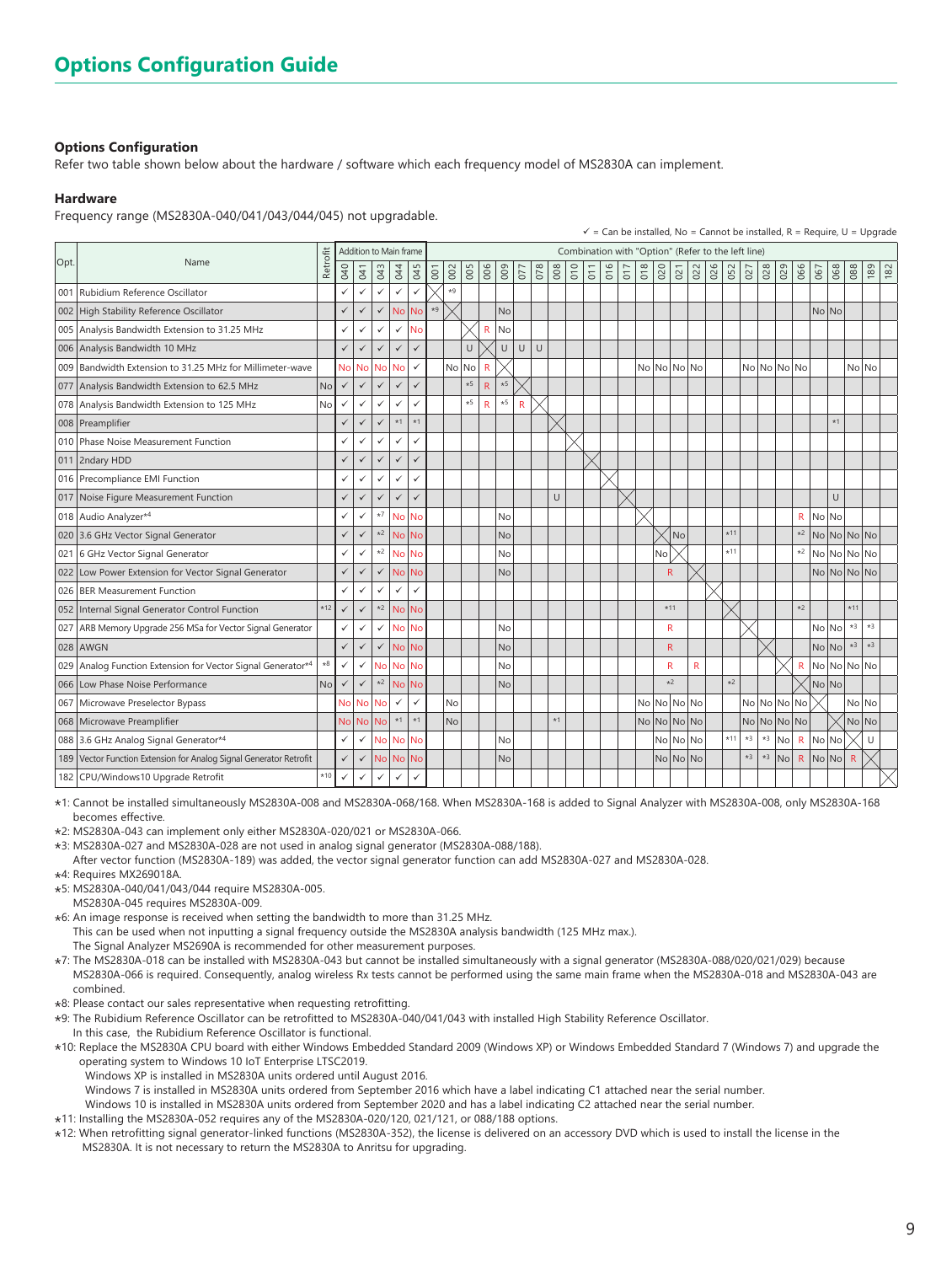#### **Software**

|               |                                                |              |                | Addition to Main frame |              |              |              |              | Analysis Bandwidth |              |              |                                                                                                                                                                                                             |  |  |
|---------------|------------------------------------------------|--------------|----------------|------------------------|--------------|--------------|--------------|--------------|--------------------|--------------|--------------|-------------------------------------------------------------------------------------------------------------------------------------------------------------------------------------------------------------|--|--|
| Model         | Name                                           | <b>GKO</b>   | $\overline{a}$ | G43                    | <b>B44</b>   | GW           | 005          | 006          | 009                | 077          | 078          | Note                                                                                                                                                                                                        |  |  |
| MX269011A     | W-CDMA/HSPA Downlink Measurement Software      | $\checkmark$ | $\checkmark$   | $\checkmark$           | $\checkmark$ | $\checkmark$ |              | R            |                    |              |              |                                                                                                                                                                                                             |  |  |
| MX269012A     | W-CDMA/HSPA Uplink Measurement Software        | $\checkmark$ | $\checkmark$   | $\checkmark$           | $\checkmark$ | $\checkmark$ |              | R.           |                    |              |              |                                                                                                                                                                                                             |  |  |
| MX269013A     | <b>GSM/EDGE Measurement Software</b>           | $\checkmark$ | $\checkmark$   | $\checkmark$           | $\checkmark$ |              |              | R            |                    |              |              |                                                                                                                                                                                                             |  |  |
| MX269013A-001 | <b>EDGE Evolution Measurement Software</b>     | $\checkmark$ | $\checkmark$   | $\checkmark$           | $\checkmark$ | $\checkmark$ |              | R.           |                    |              |              | Requires MX269013A                                                                                                                                                                                          |  |  |
| MX269015A     | TD-SCDMA Measurement Software                  | $\checkmark$ | $\checkmark$   | $\checkmark$           | $\checkmark$ | $\checkmark$ |              | R            |                    |              |              |                                                                                                                                                                                                             |  |  |
| MX269017A     | Vector Modulation Analysis Software            | $\checkmark$ |                | $\checkmark$           | $\sqrt{*3}$  | $\checkmark$ | $\cup$       | R.           | $11*1$             | $\mathbf{U}$ | $\cup$       | U: Upgrade of the phase noise performance (MS2830A-066)<br>(Measured signal: Frequency <3.6 GHz, Bandwidth <1 MHz)                                                                                          |  |  |
| MX269018A     | Analog Measurement Software                    | $\checkmark$ | $\checkmark$   | $\checkmark$ *2        | No   No      |              |              |              | <b>No</b>          |              |              | Requires MS2830A-066 and A0086D<br>(See MX2690xxA series Measurement Software catalog for detail)<br>Note) MS2830A-043 cannot implement a signal generator for Rx test<br>(Because MS2830A-066 is required) |  |  |
| MX269020A     | LTE Downlink Measurement Software              | $\checkmark$ | $\checkmark$   | $\checkmark$           | $\checkmark$ | $\checkmark$ | $\mathsf{R}$ | $\mathsf{R}$ | $R*1$              |              |              |                                                                                                                                                                                                             |  |  |
| MX269020A-001 | LTE-Advanced FDD Downlink Measurement Software | ✓            | $\checkmark$   | $\checkmark$           | $\checkmark$ | $\checkmark$ | R.           | R.           | $R^{*1}$           | U            |              | U   Requires MX269020A                                                                                                                                                                                      |  |  |
| MX269021A     | LTE Uplink Measurement Software                | $\checkmark$ | $\checkmark$   |                        | $\checkmark$ | $\checkmark$ | R.           | R.           | $R*1$              |              |              |                                                                                                                                                                                                             |  |  |
| MX269021A-001 | LTE-Advanced FDD Uplink Measurement Software   | ✓            | $\checkmark$   | ✓                      | $\checkmark$ | $\checkmark$ | R.           | R.           | $R*1$              | U            | U            | Requires MX269021A                                                                                                                                                                                          |  |  |
| MX269022A     | LTE TDD Downlink Measurement Software          | $\checkmark$ | $\checkmark$   | $\checkmark$           | $\checkmark$ | $\checkmark$ | R.           | R            | $R*1$              |              |              |                                                                                                                                                                                                             |  |  |
| MX269022A-001 | LTE-Advanced TDD Downlink Measurement Software | $\checkmark$ | $\checkmark$   | $\checkmark$           | $\checkmark$ | $\checkmark$ | R            | R.           | $R*1$              | U            | U            | Requires MX269022A                                                                                                                                                                                          |  |  |
| MX269023A     | LTE TDD Uplink Measurement Software            | $\checkmark$ | $\checkmark$   | $\checkmark$           | $\checkmark$ | $\checkmark$ | R.           | R.           | $R*1$              |              |              |                                                                                                                                                                                                             |  |  |
| MX269023A-001 | LTE-Advanced TDD Uplink Measurement Software   | $\checkmark$ | $\checkmark$   | $\checkmark$           | $\checkmark$ | $\checkmark$ | R            | R            | $R*1$              | U            | U            | Requires MX269023A                                                                                                                                                                                          |  |  |
| MX269024A     | CDMA2000 Forward Link Measurement Software     | $\checkmark$ | $\checkmark$   | $\checkmark$           | ✓            | $\checkmark$ |              | R            |                    |              |              |                                                                                                                                                                                                             |  |  |
| MX269024A-001 | All Measure Function                           | $\checkmark$ | $\checkmark$   | $\checkmark$           | $\checkmark$ | $\checkmark$ |              | R            |                    |              |              | Requires MX269024A                                                                                                                                                                                          |  |  |
| MX269026A     | EV-DO Forward Link Measurement Software        | $\checkmark$ | $\checkmark$   | $\checkmark$           | $\checkmark$ | $\checkmark$ |              | R.           |                    |              |              |                                                                                                                                                                                                             |  |  |
| MX269026A-001 | All Measure Function                           | ✓            | $\checkmark$   | $\checkmark$           | $\checkmark$ | $\checkmark$ |              | R.           |                    |              |              | Requires MX269026A                                                                                                                                                                                          |  |  |
| MX269028A     | WLAN (802.11) Measurement Software             |              |                |                        |              |              | R.           | R.           | $R*1$              |              |              |                                                                                                                                                                                                             |  |  |
| MX269028A-001 | 802.11ac (80 MHz) Measurement Software         | ✓            | ✓              | ✓                      | $\checkmark$ | $\checkmark$ | R.           | R.           | $R*1$              | $\mathsf{R}$ | $\mathsf{R}$ | Only for MS2830A. Requires MX269028A                                                                                                                                                                        |  |  |
| MX269030A     | W-CDMA BS Measurement Software                 |              |                |                        | $\checkmark$ |              |              | $\mathsf{R}$ |                    |              |              |                                                                                                                                                                                                             |  |  |

\*1: MS2830A-045 cannot be installed MS2830A-005. Add MS2830A-009 in substitution for MS2830A-005.

\*2: MS2830A-043 can implement only either MS2830A-020/021 or MS2830A-066.

By the system that MS2830A-066 is necessary, MS2830A-020/021 is not added to MS2830A-043.

\*3: By the measurement of the narrowband signal, add MS2830A-066. (Channel bandwidth: x kHz to 100 kHz) MS2830A-044/045 cannot be installed MS2830A-066.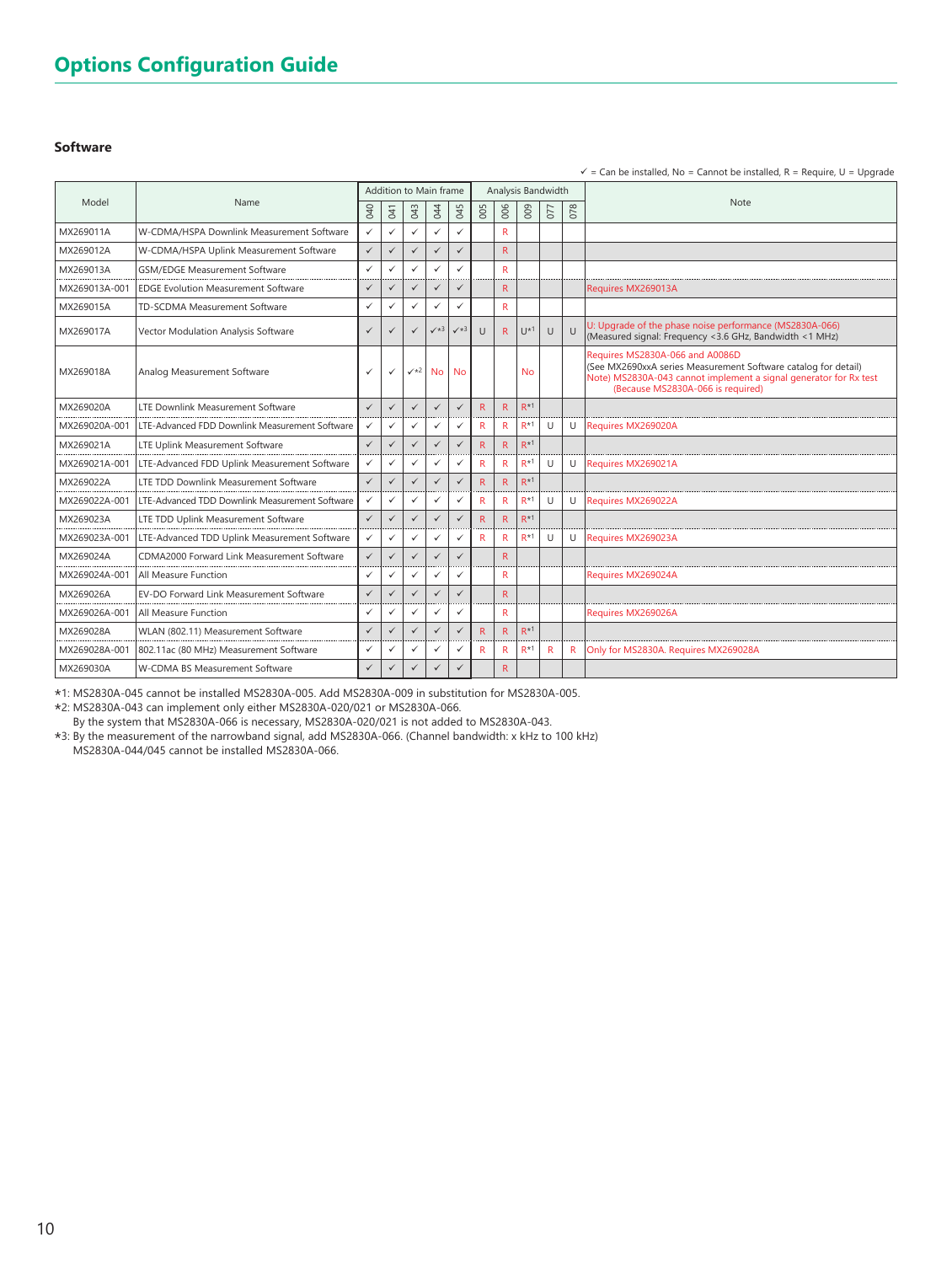### **Ordering Information**

Please specify the model/order number, name and quantity when ordering. The names listed in the chart below are Order Names. The actual name of the item may differ from the Order Name.

| Model/Order No.              | Name                                                                                                               |
|------------------------------|--------------------------------------------------------------------------------------------------------------------|
|                              | <b>Main Frame</b>                                                                                                  |
| MS2830A                      | Signal Analyzer                                                                                                    |
|                              | <b>Standard Accessories</b>                                                                                        |
|                              | Power Cord:<br>1 pc                                                                                                |
| P0031A                       | USB Memory (≥256 MB, USB2.0 Flash Driver):<br>1 pc                                                                 |
| Z0541A                       | <b>USB Mouse:</b><br>1 pc                                                                                          |
|                              | Install CD-ROM                                                                                                     |
|                              | (Application software, instruction manual CD-ROM): 1 pc                                                            |
|                              | <b>Options</b>                                                                                                     |
| MS2830A-040                  | 3.6 GHz Signal Analyzer                                                                                            |
| MS2830A-041                  | 6 GHz Signal Analyzer                                                                                              |
| MS2830A-043                  | 13.5 GHz Signal Analyzer                                                                                           |
| MS2830A-001                  | Rubidium Reference Oscillator                                                                                      |
| MS2830A-002                  | High Stability Reference Oscillator                                                                                |
| MS2830A-005*1                | Analysis Bandwidth Extension to 31.25 MHz                                                                          |
|                              | (Requires MS2830A-006)                                                                                             |
| MS2830A-006<br>MS2830A-008   | Analysis Bandwidth 10 MHz<br>Preamplifier                                                                          |
| MS2830A-010                  | <b>Phase Noise Measurement Function</b>                                                                            |
| MS2830A-011                  | 2ndary HDD                                                                                                         |
| MS2830A-016                  | Precompliance EMI Function                                                                                         |
| MS2830A-017                  | Noise Figure Measurement Function                                                                                  |
| MS2830A-018                  | Audio Analyzer                                                                                                     |
| MS2830A-026*2                | <b>BER Measurement Function</b>                                                                                    |
|                              | (AUX Conversion Adapter J1556A as standard accessory)                                                              |
| MS2830A-066*3                | Low Phase Noise Performance                                                                                        |
| MS2830A-077*4                | Analysis Bandwidth Extension to 62.5 MHz                                                                           |
| MS2830A-078*5                | Analysis Bandwidth Extension to 125 MHz                                                                            |
| MS2830A-311                  | 2ndary HDD Retrofit                                                                                                |
| MS2830A-020                  | 3.6 GHz Vector Signal Generator                                                                                    |
| MS2830A-021<br>MS2830A-022   | 6 GHz Vector Signal Generator<br>Low Power Extension for Vector Signal Generator                                   |
|                              | ARB Memory Upgrade 256 Msa for Vector Signal Generator                                                             |
|                              |                                                                                                                    |
| MS2830A-027                  | AWGN                                                                                                               |
| MS2830A-028<br>MS2830A-029*6 |                                                                                                                    |
|                              | Analog Function Extension for Vector Signal Generator                                                              |
| MS2830A-052*7                | Internal Signal Generator Control Function                                                                         |
| MS2830A-088                  | 3.6 GHz Analog Signal Generator                                                                                    |
|                              | <b>Retrofit Options</b>                                                                                            |
| MS2830A-101                  | Rubidium Reference Oscillator Retrofit                                                                             |
| MS2830A-102<br>MS2830A-105*1 | High Stability Reference Oscillator Retrofit<br>Analysis Bandwidth Extension to 31.25 MHz Retrofit                 |
|                              | (Requires MS2830A-006)                                                                                             |
| MS2830A-106                  | Analysis Bandwidth 10 MHz Retrofit                                                                                 |
| MS2830A-108                  | Preamplifier Retrofit                                                                                              |
| MS2830A-110                  | Phase Noise Measurement Function Retrofit                                                                          |
| MS2830A-111                  | 2ndary HDD Retrofit                                                                                                |
| MS2830A-116                  | Precompliance EMI Function Retrofit                                                                                |
| MS2830A-117                  | Noise Figure Measurement Function Retrofit                                                                         |
| MS2830A-118                  | Audio Analyzer Retrofit                                                                                            |
| MS2830A-126*2                | <b>BER Measurement Function Retrofit</b>                                                                           |
|                              | (AUX Conversion Adapter J1556A as standard accessory)                                                              |
| MS2830A-352*7                | Internal Signal Generator Control Function User-Installable                                                        |
| MS2830A-120                  | 3.6 GHz Vector Signal Generator Retrofit                                                                           |
| MS2830A-121                  | 6 GHz Vector Signal Generator Retrofit                                                                             |
| MS2830A-122<br>MS2830A-127   | Low Power Extension for Vector Signal Generator Retrofit<br>ARB Memory Upgrade 256 Msa for Vector Signal Generator |
|                              | Retrofit                                                                                                           |
| MS2830A-128                  | <b>AWGN Retrofit</b>                                                                                               |
| MS2830A-188                  | 3.6 GHz Analog Signal Generator Retrofit                                                                           |
| MS2830A-189                  | Vector Function Extension for Analog Signal Generator Retrofit                                                     |
| MS2830A-152*/                |                                                                                                                    |
| MS2830A-182                  | Internal Signal Generator Control Function Retrofit<br>CPU/Windows10 Upgrade Retrofit                              |
| MS2830A-282                  | CPU/Windows10 Upgrade Retrofit                                                                                     |

\*1: Requires MS2830A-006/106.

\*2: The J1556A AUX Conversion Adapter is a standard accessory supplied with MS2830A-026/126.

| Model/Order No. | Name                                                                          |  |  |  |
|-----------------|-------------------------------------------------------------------------------|--|--|--|
|                 | <b>Software Options</b>                                                       |  |  |  |
|                 | CD-ROM with License and Operation manuals                                     |  |  |  |
| MX269011A       | W-CDMA/HSPA Downlink Measurement Software                                     |  |  |  |
| MX269012A       | W-CDMA/HSPA Uplink Measurement Software                                       |  |  |  |
| MX269013A       | <b>GSM/EDGE Measurement Software</b>                                          |  |  |  |
| MX269013A-001   | EDGE Evolution Measurement Software (Requires MX269013A)                      |  |  |  |
| MX269015A       | TD-SCDMA Measurement Software                                                 |  |  |  |
| MX269017A       | Vector Modulation Analysis Software                                           |  |  |  |
| MX269018A       | Analog Measurement Software                                                   |  |  |  |
|                 | (For MS2830A. Requires MS2830A-066 and A0086D)                                |  |  |  |
| MX269020A       | LTE Downlink Measurement Software                                             |  |  |  |
| MX269020A-001   | LTE-Advanced FDD Downlink Measurement Software                                |  |  |  |
|                 | (Requires MX269020A)                                                          |  |  |  |
| MX269021A       | LTE Uplink Measurement Software                                               |  |  |  |
| MX269021A-001   | LTE-Advanced FDD Uplink Measurement Software                                  |  |  |  |
|                 | (Requires MX269021A)                                                          |  |  |  |
| MX269022A       | LTE TDD Downlink Measurement Software                                         |  |  |  |
| MX269022A-001   | LTE-Advanced TDD Downlink Measurement Software                                |  |  |  |
|                 | (Requires MX269022A)                                                          |  |  |  |
| MX269023A       | LTE TDD Uplink Measurement Software                                           |  |  |  |
| MX269023A-001   | LTE-Advanced TDD Uplink Measurement Software                                  |  |  |  |
| MX269024A       | (Requires MX269023A)<br>CDMA2000 Forward Link Measurement Software            |  |  |  |
| MX269024A-001   | All Measure Function (Requires MX269024A)                                     |  |  |  |
| MX269026A       | EV-DO Forward Link Measurement Software                                       |  |  |  |
| MX269026A-001   | All Measure Function (Requires MX269026A)                                     |  |  |  |
| MX269028A       | WLAN (802.11) Measurement Software                                            |  |  |  |
| MX269028A-001   | 802.11ac (80 MHz) Measurement Software                                        |  |  |  |
|                 | (For MS2830A. Requires MX269028A.)                                            |  |  |  |
| MX269030A       | W-CDMA BS Measurement Software                                                |  |  |  |
| MX269901A       | HSDPA/HSUPA IQproducer                                                        |  |  |  |
| MX269902A       | <b>TDMA IQproducer</b>                                                        |  |  |  |
| MX269904A       | Multi-Carrier IQproducer                                                      |  |  |  |
| MX269908A       | LTE IQproducer                                                                |  |  |  |
| MX269908A-001   | LTE-Advanced FDD Option (Requires MX269908A)                                  |  |  |  |
| MX269910A       | LTE TDD IQproducer                                                            |  |  |  |
| MX269910A-001   | LTE-Advanced TDD Option (Requires MX269910A)                                  |  |  |  |
| MX269911A       | <b>WLAN IQproducer</b>                                                        |  |  |  |
| MX269911A-001   | 802.11ac (80 MHz) Option (Requires MX269911A)                                 |  |  |  |
| MX269912A       | TD-SCDMA IQproducer                                                           |  |  |  |
|                 | <b>Warranty Service</b>                                                       |  |  |  |
| MS2830A-ES210   | 2 years Extended Warranty Service                                             |  |  |  |
| MS2830A-ES310   | 3 years Extended Warranty Service                                             |  |  |  |
| MS2830A-ES510   | 5 years Extended Warranty Service                                             |  |  |  |
|                 | <b>Application Parts</b>                                                      |  |  |  |
| A0086D          | USB Audio (for MX269018A)                                                     |  |  |  |
| J1556A*2, *8    | <b>AUX Conversion Adapter</b>                                                 |  |  |  |
|                 | $(AUX \rightarrow BNC,$ for vector signal generator option and BER            |  |  |  |
|                 | measurement function option)                                                  |  |  |  |
| MA24105A        | Inline Peak Power Sensor                                                      |  |  |  |
|                 | (350 MHz to 4 GHz, with USB A to mini B cable)                                |  |  |  |
| MA24106A        | <b>USB Power Sensor</b>                                                       |  |  |  |
|                 | (50 MHz to 6 GHz, with USB A to mini B Cable)                                 |  |  |  |
| MA24108A        | Microwave USB Power Sensor                                                    |  |  |  |
|                 | (10 MHz to 8 GHz, with USB A to micro B Cable)                                |  |  |  |
| MA24118A        | Microwave USB Power Sensor                                                    |  |  |  |
| MA24126A        | (10 MHz to 18 GHz, with USB A to micro B Cable)<br>Microwave USB Power Sensor |  |  |  |
|                 | (10 MHz to 26 GHz, with USB A to micro B Cable)                               |  |  |  |
| Z1345A          | Installation Kit                                                              |  |  |  |
|                 | (required when retrofitting options or installing software)                   |  |  |  |
|                 |                                                                               |  |  |  |

\*3: Retrofit not supported.

| MS2830A-066 sometimes cannot be installed depending on options |                 |        |        |        |  |  |  |  |
|----------------------------------------------------------------|-----------------|--------|--------|--------|--|--|--|--|
|                                                                | Model           | Case 1 | Case 2 | Case 3 |  |  |  |  |
|                                                                | MS2830A-020/021 | Yes    | Yes    | No.    |  |  |  |  |
|                                                                | MS2830A-043     | Yes    | No     | Yes    |  |  |  |  |
|                                                                | MS2830A-066     | No     | Yes    | Yes    |  |  |  |  |

\*4: Retrofit not supported. Requires MS2830A-005 and MS2830A-006.

\*5: Retrofit not supported. Requires MS2830A-005, MS2830A-006 and MS2830A-077.

\*6: Please contact our sales representative when requesting retrofitting.

\*7: Requires any of MS2830A-020/120, 021/121, or 088/188. For details, refer to the Options Configuration Guide: Hardware item.

\*8: The AUX Conversion Adapter J1556A is not a standard accessory for the MS2830A-020/120/021/121 Vector Signal Generator Option.